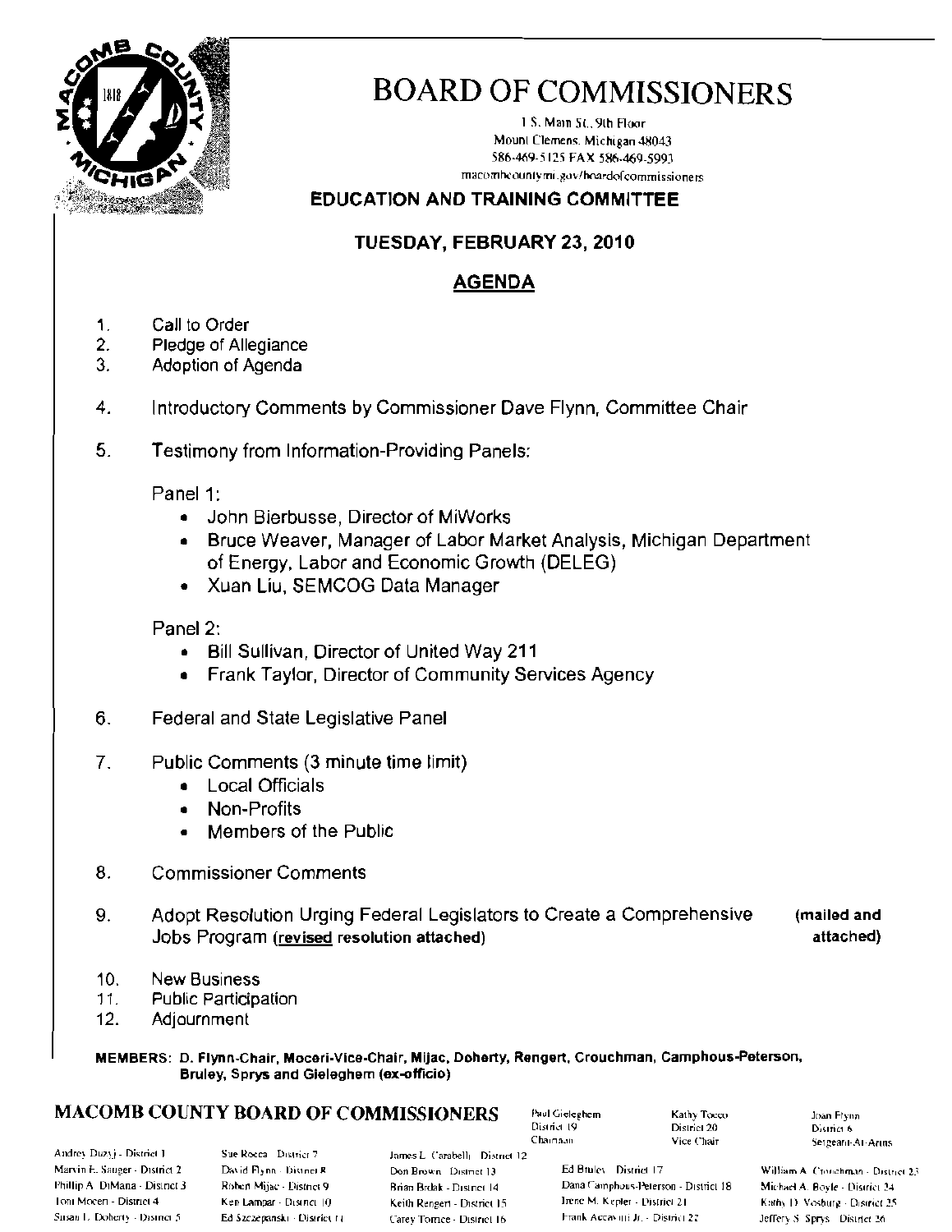### REVISED

 $\overline{\text{min}}$ 





Official Resolution of the Board of Commissioners Macomb County, Michigan

A Resolution Urging Federal Legislators to Create a Comprehensive Jobs Program

Commissioner David Flynn, On Behalf of the Board of Commissioners, Offers the Following Resolution:

Whereas, Michigan continues to experience an unemployment crisis causing severe financial hardship for families and small husinesses, while creating unprecedented demand on public/private organizations that provide essential services.

The past decade has proven to be devastating for the state and, in particular, the Southeast Michigan regional economy.

- . Michigan has lost more than 279.242 jobs in 2009, making the total number of jobs lost in the state over the last decade a staggering 796,942.
- Michigan has experienced double-digit unemployment rates since December 2008, and has led the nation with the highest percent of unemployment since 2006.
- The U.S. Bureau of Teonomu: Analysis data indicates Michigan ranked 12th among the 50 States and D.C. in. per capita income in 1977, 17th in 1999, and plummeted to 38th in 2008.
- Michigan's per capita income in 2000 was 128,597; within 8 years, it has declined 12 percent to 125,303.

Whereas, we applaud the federal government for extending unemployment benefits and for funding re-training for residents to improve and diversify skill sets. But, Michigan's economic conditions remain severe; the majority of individuals who have been retrained still cannot find work.

- The University of Michigan projects further net fob losses of 84,900 in 2010;
- SEMCOG projects a regional net job loss of 52,000 in 2010;  $\,$
- Indications are that Michigan will be among the to poorest states in 2010; and

Whereas, as a result Macamb Coanty will continue to experience the negative effects of the nation's highest unemployment rate which include, but are not limited to: high rates of foreclosure, loss of business mvestment, and continued decline in revenue for the levels of government that provide essential services. Therefore, the Macomb County Board of Commissioners urges the United States Congress and President Obama to create and pass a comprehensive jobs bill that will employ laid off individuals for at least a period of one year.

Whereas, the banking industry has received record amounts of financial assistance from the federal government; we believe families have suffered the greatest from this economic downturn, and should be extended the same opportunity to meet the demands caused during this severe and sustained national and regional recession.

Now Therefore Be It Resolved by the Board af Commissioners, Speaking For and On Behalf Of All County Cuizens As Follows: Macomb County Board of Commissioners urges the United States Congress and President Obama to create and pass a comprehensive jobs bill that will employ laid off individuals for at least a period of one year.

Be It Further Resolved that a suitable copy of this Resolution will be transmitted to the federal legislative delegation and to all other interested parties.

Paul Gleleghem, Chairman Macomb County Board of Commissioners

स्ट

Carmella Sabaugh Macomb County Clerk

David Hynn, County Commissioner, District 8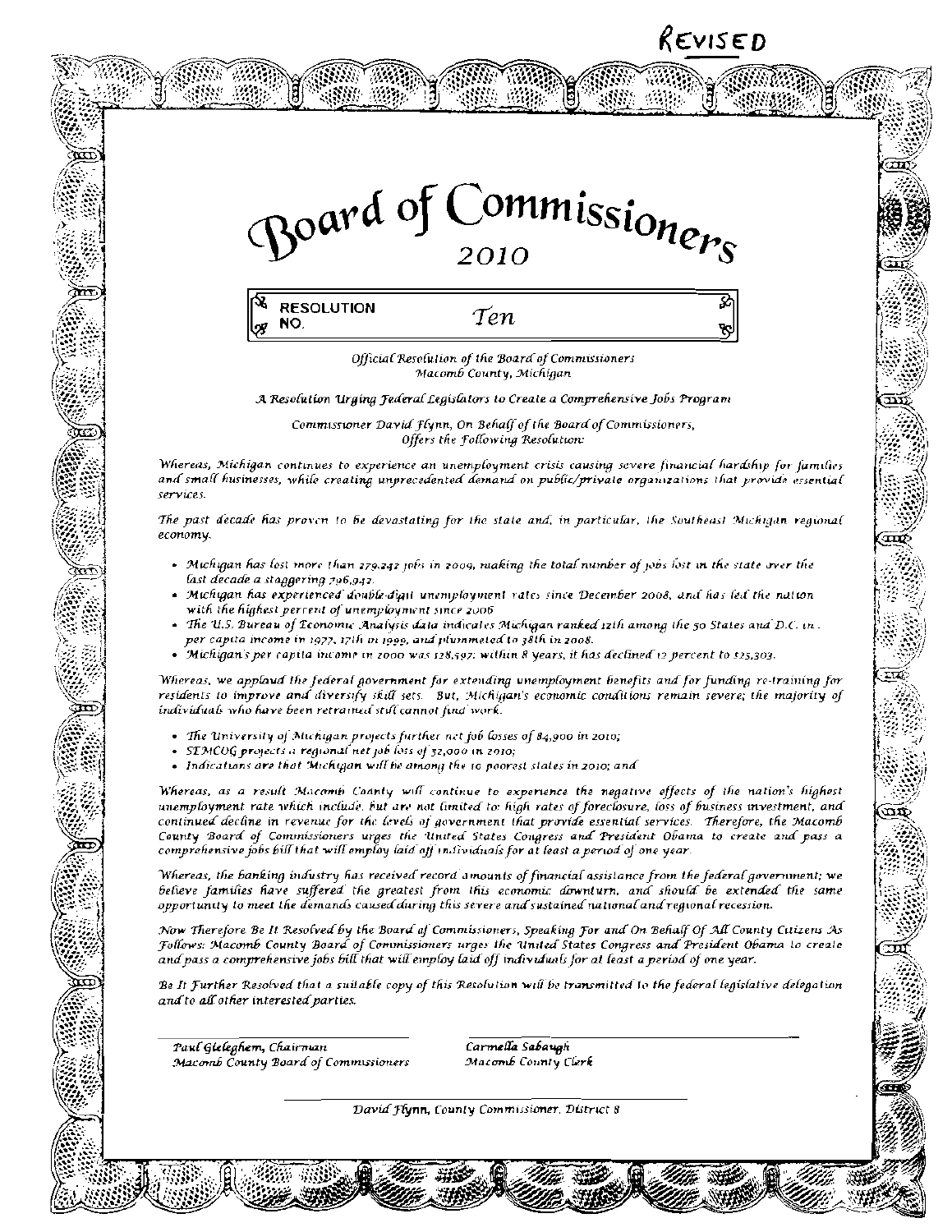

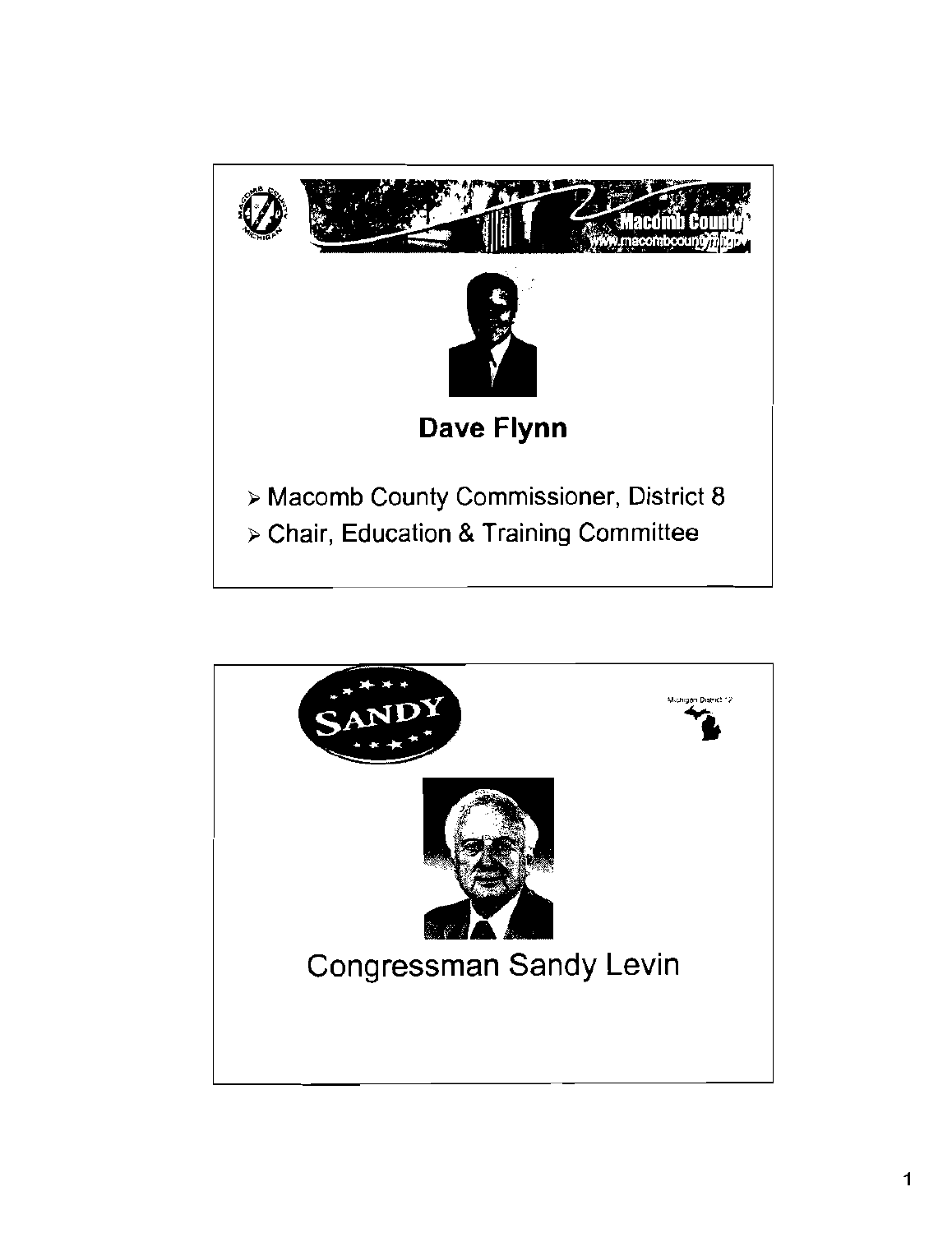

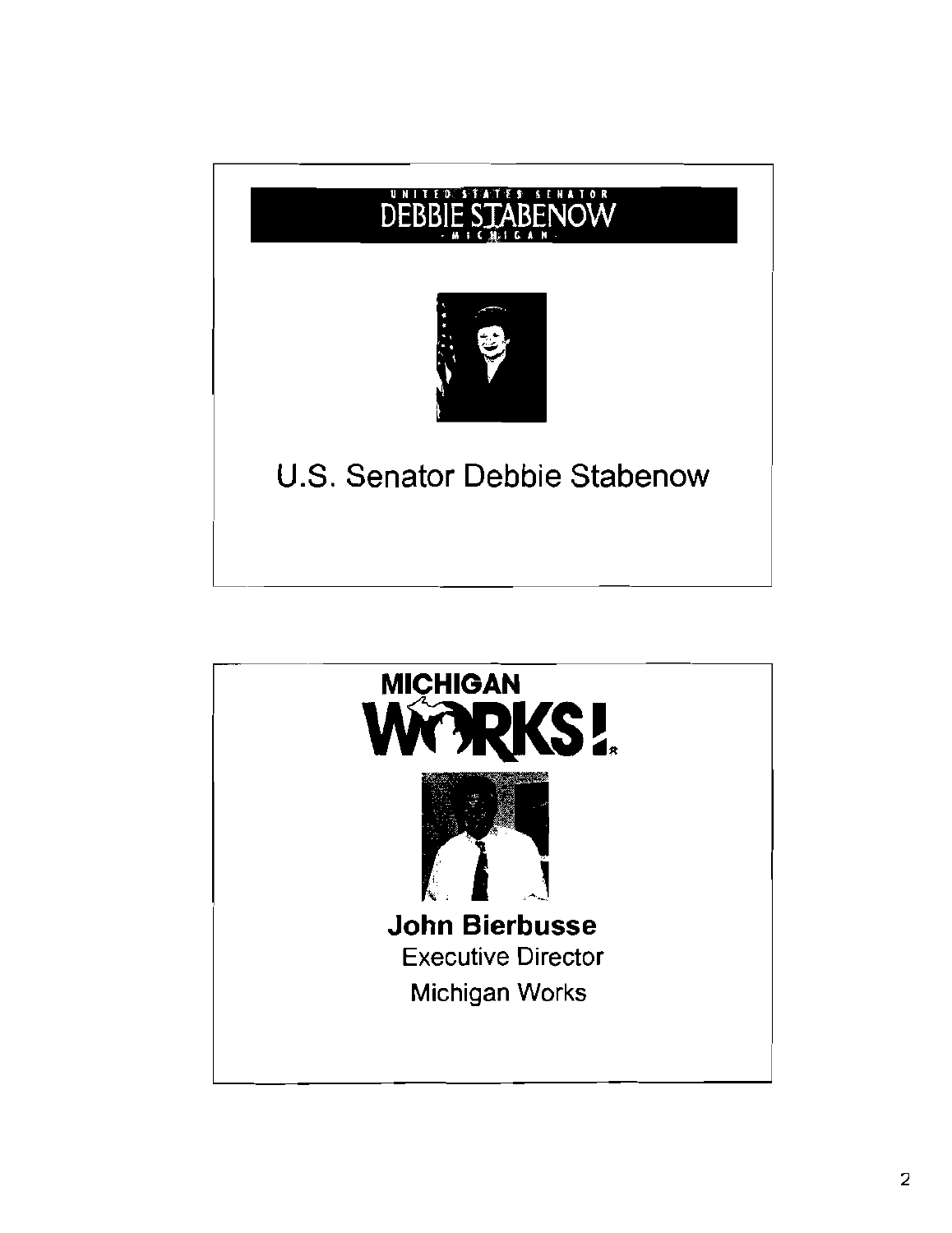

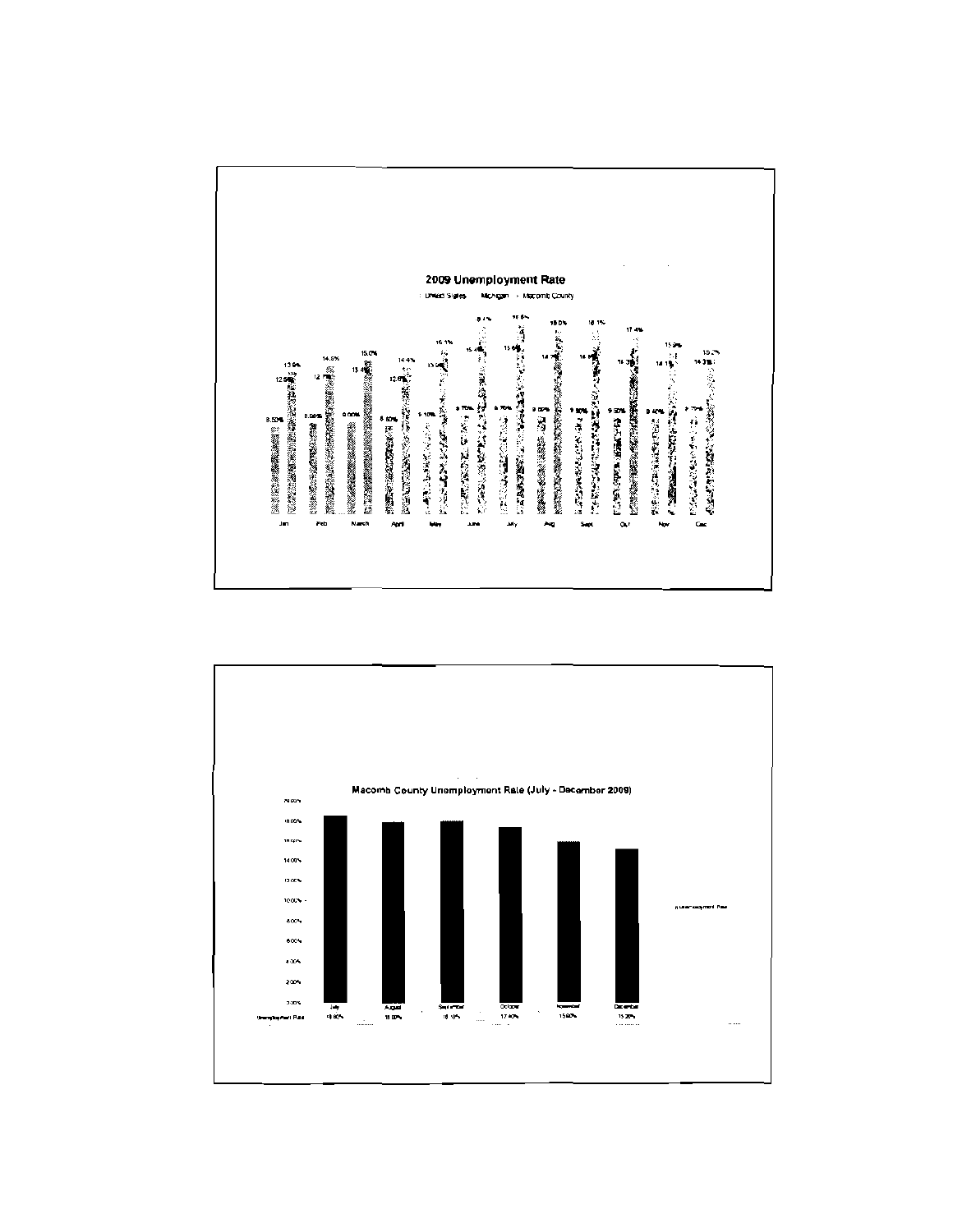

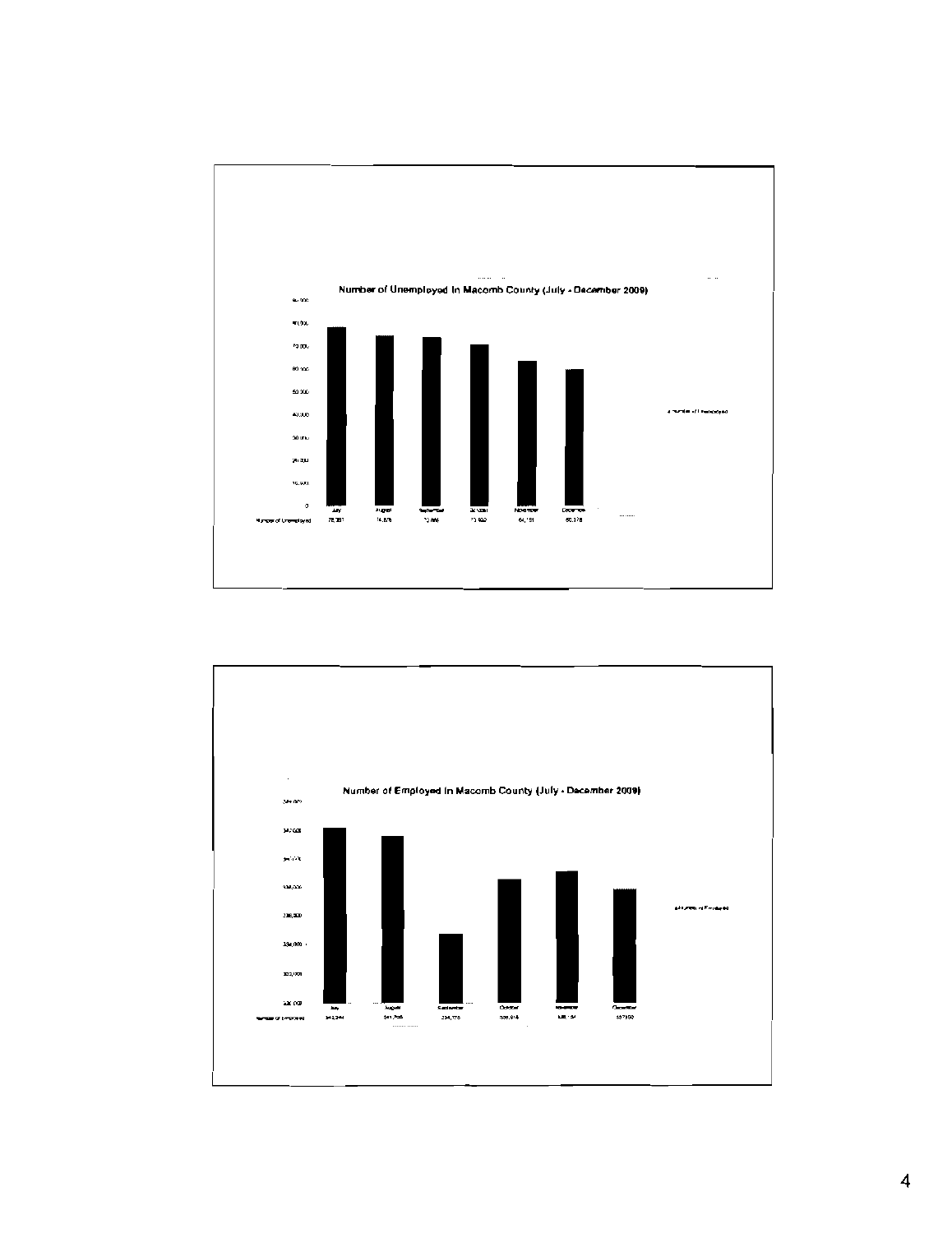

|                          | <b>JULY 2009</b> | DECEMBER 2009 | <b>DIFFERENCE</b> |
|--------------------------|------------------|---------------|-------------------|
| UNEMPLOYMENT RATE:       | 18.6%            | 15.2%         | $-3.4%$           |
| <b>LABOR FORCE SIZE:</b> | 420,641          | 398,228       | $-22,413$         |
| <b>EMPLOYED:</b>         | 342,274          | 337,850       | $-4.394$          |
| UNEMPLOYED:              | 78,397           | 60,378        | $-18,019$         |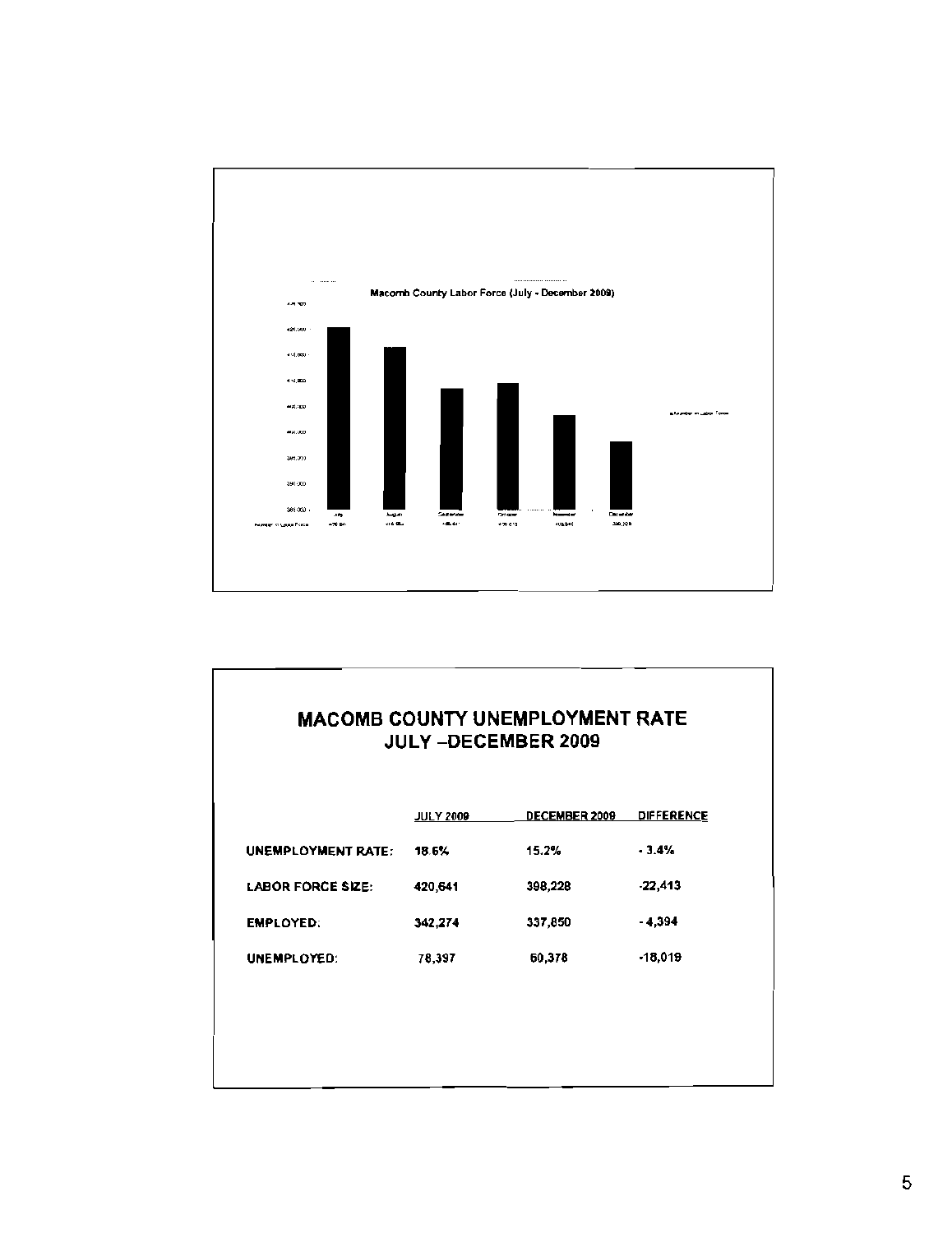| <b>Month</b> | <b>No. Losing Benefits</b> |
|--------------|----------------------------|
| March        | 13,760                     |
| <b>APRIL</b> | 15,614                     |
| May          | 9,504                      |
| June         | 8,390                      |
| July & after | 6,814                      |
| Total        | 54,082                     |

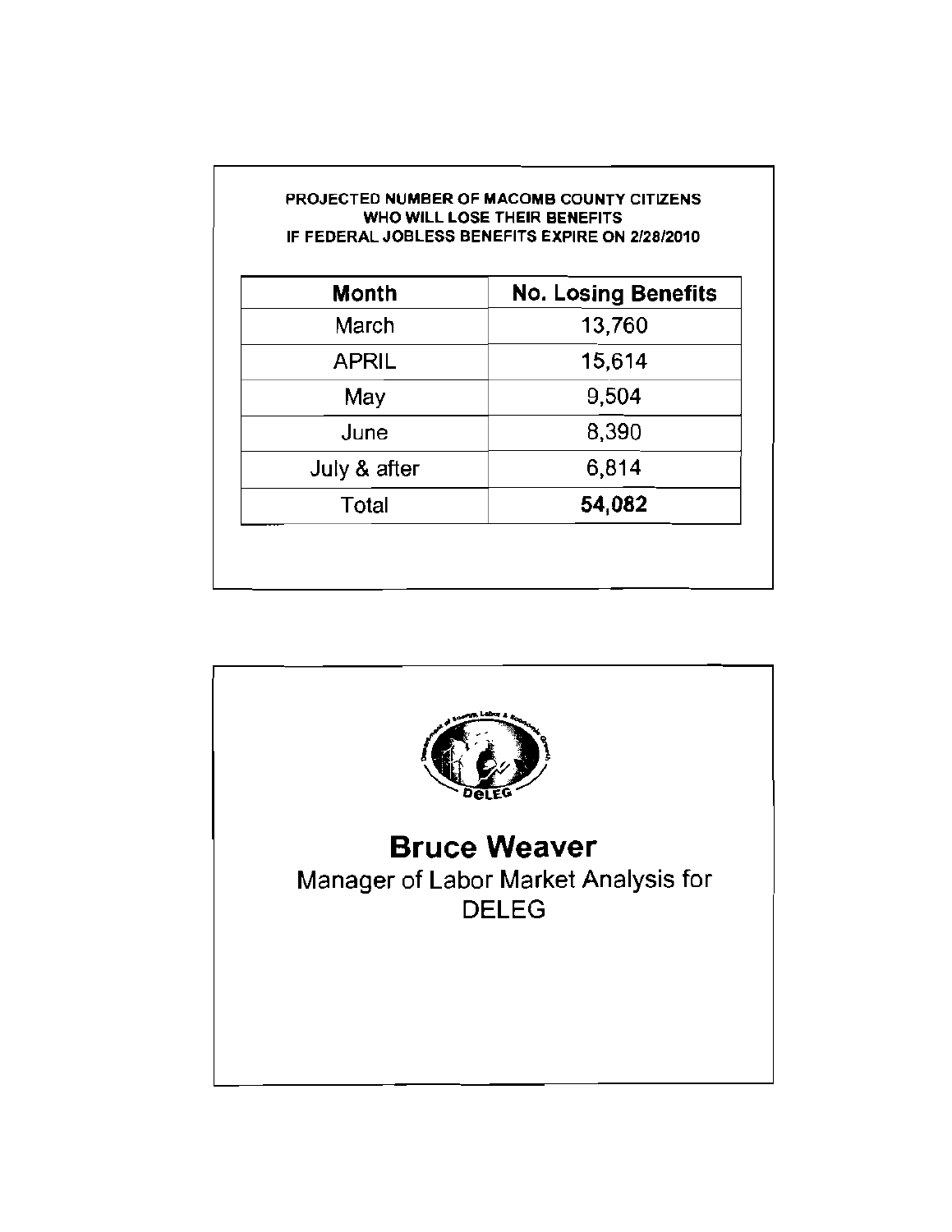

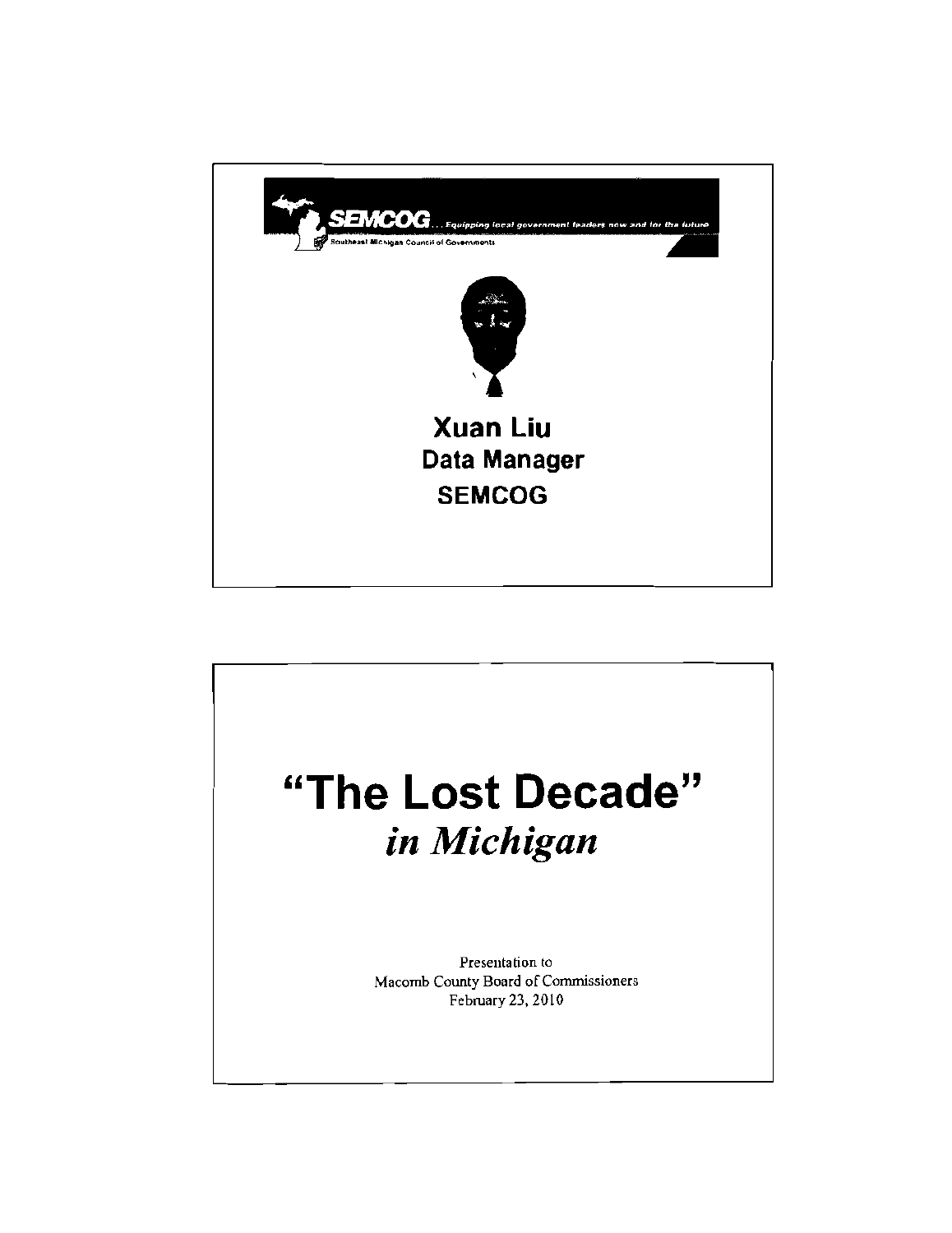

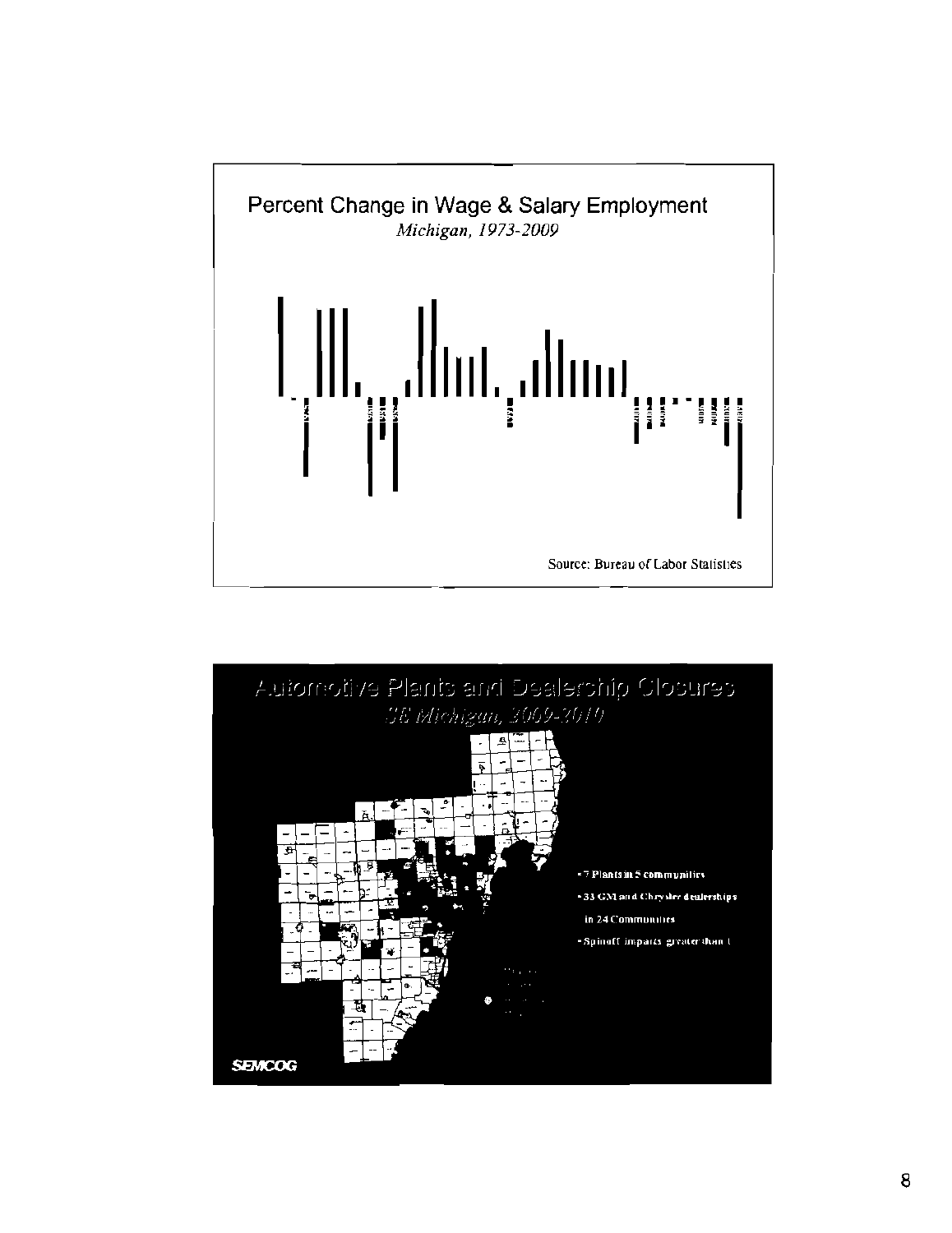

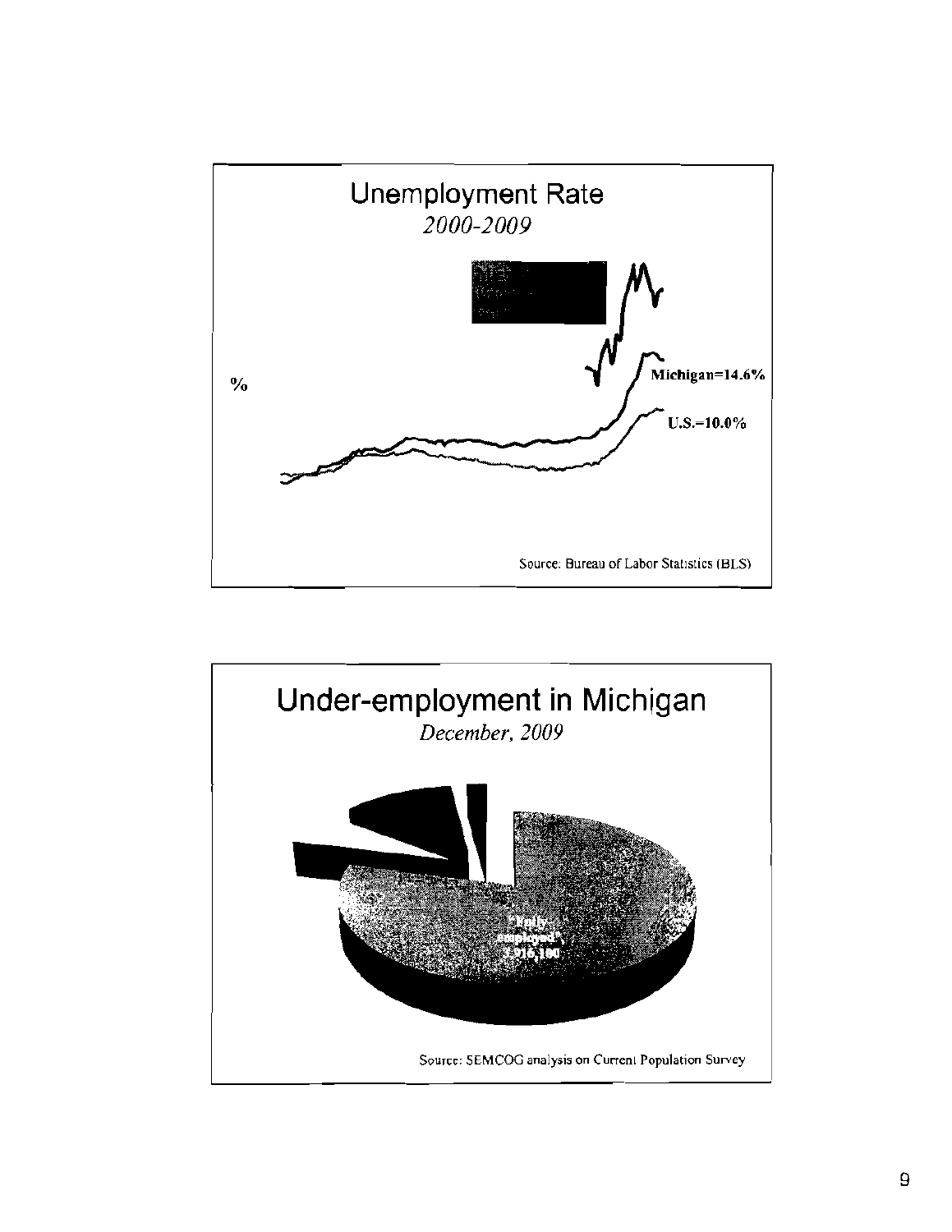

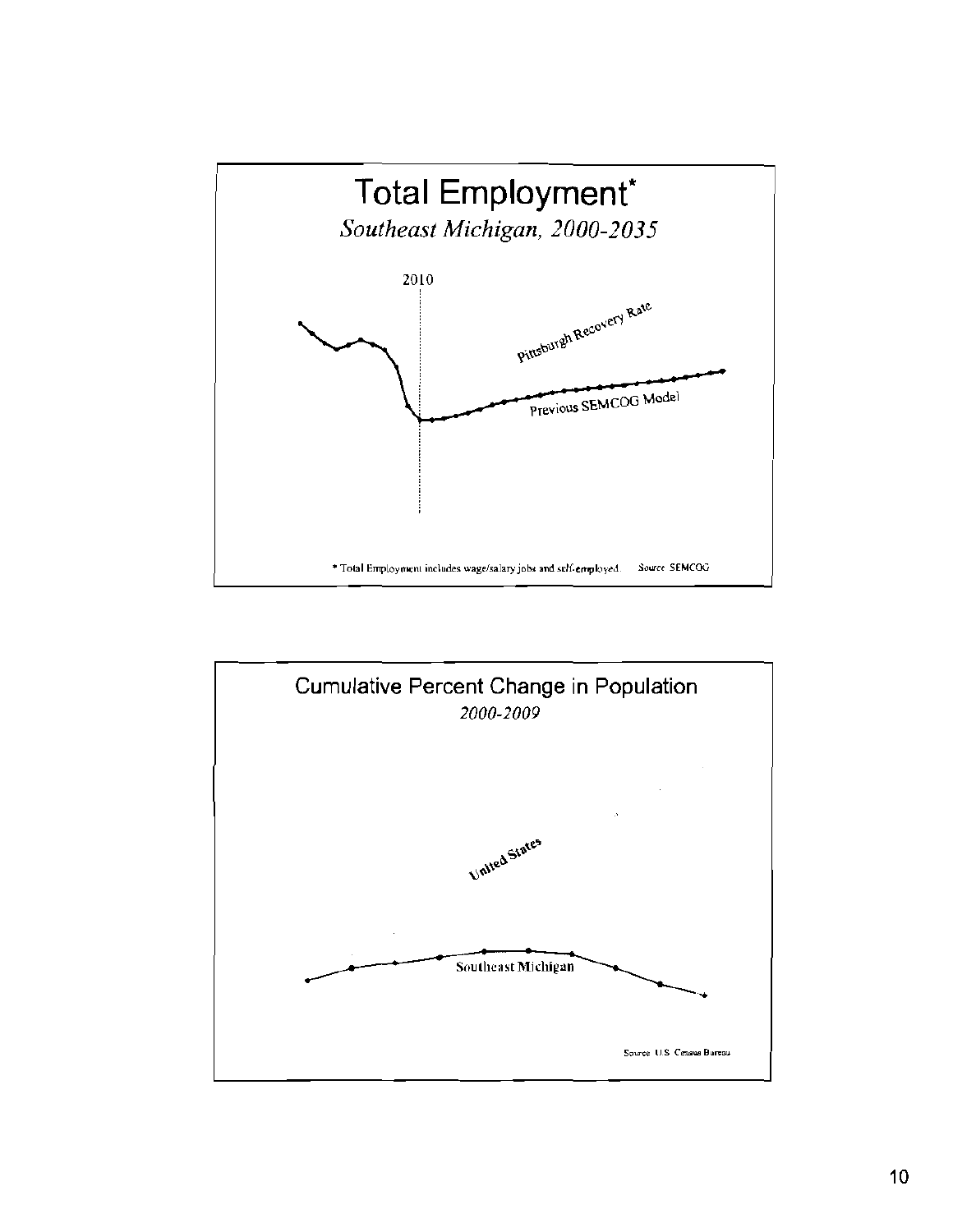

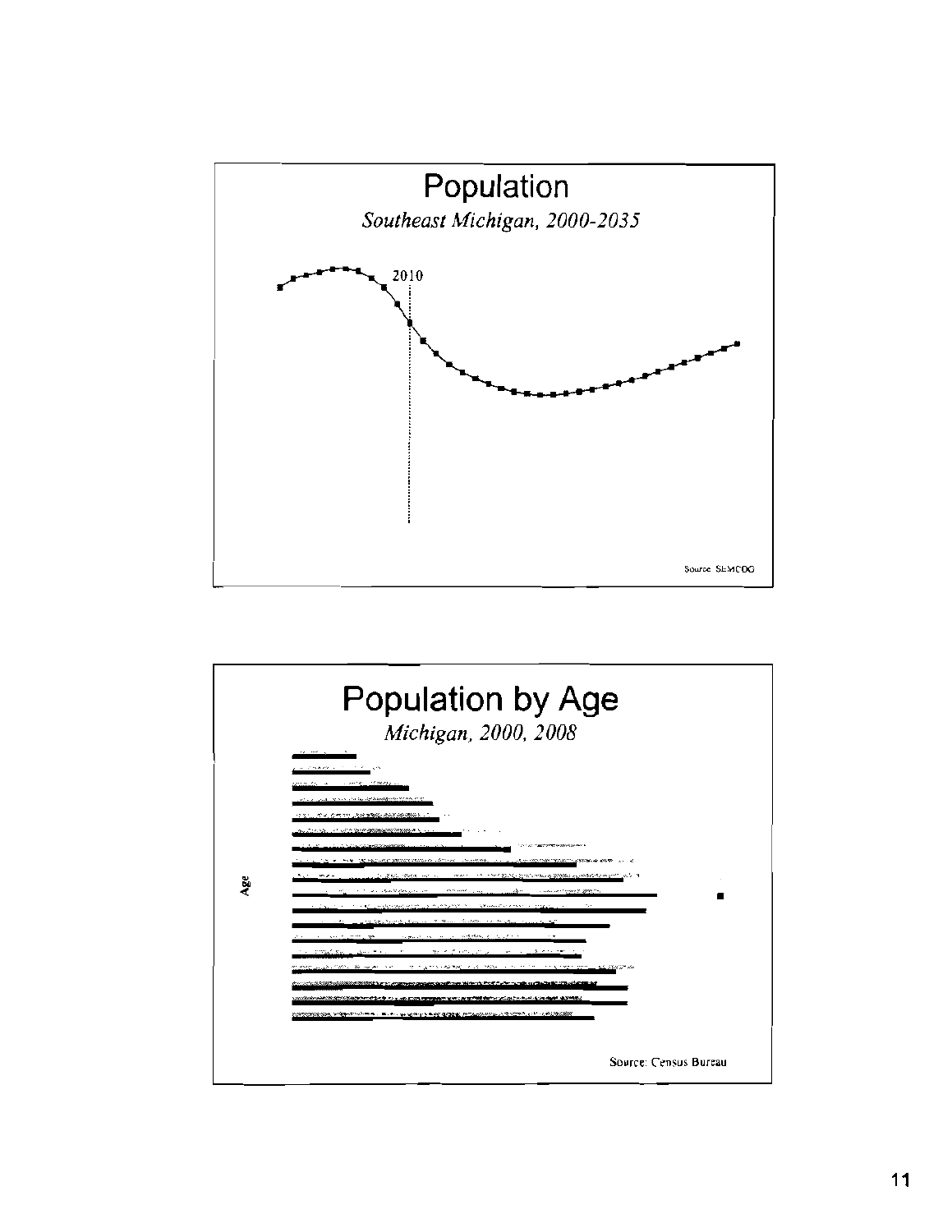

|                                                                                                                                                                                   | Income <sup>*</sup><br>2000, 2008 |        |                |                   |
|-----------------------------------------------------------------------------------------------------------------------------------------------------------------------------------|-----------------------------------|--------|----------------|-------------------|
| Median Household<br>Income                                                                                                                                                        | 2000*                             |        | 2008 Change    | Percent<br>Change |
| Southeast Michigan                                                                                                                                                                | 64.590                            |        | 54,184 -10,406 | $-16.1%$          |
| Michigan                                                                                                                                                                          | 57,620                            | 48,591 | -9,029         | $-15.7%$          |
| <b>United States</b>                                                                                                                                                              | 54,172                            | 52,029 | $-2,143$       | -4.0%             |
| Per Capita Income                                                                                                                                                                 |                                   |        |                |                   |
| Southeast Michigan                                                                                                                                                                | 31,883                            | 27,791 | -4,092         | $-12.8%$          |
| Michigan                                                                                                                                                                          | 28,597                            | 25,303 | $-3,294$       | -11.5%            |
| <b>United States</b>                                                                                                                                                              | 27.847                            | 27,589 | -258           | $-0.9%$           |
| * Note: All 2000 monetary values are adjusted to 2008 dollars using U.S. Consumer Price<br>Index for All Urban Consumers (CPI-U) from 1999 to 2008.<br>Source: U.S. Census Bureau |                                   |        |                |                   |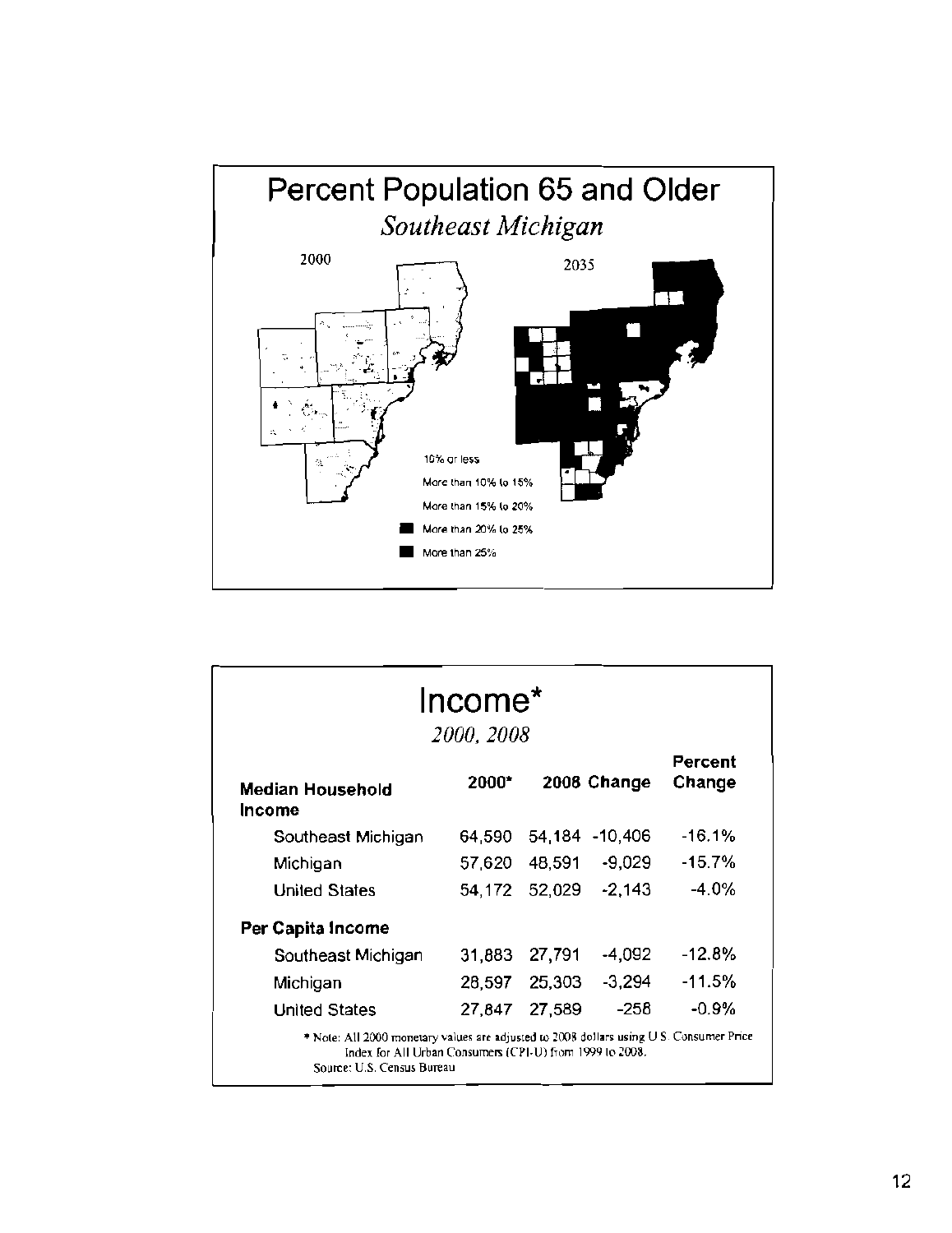

| <b>Poverty Rates</b><br><b>Macomb County</b>                                     |                                                                 |
|----------------------------------------------------------------------------------|-----------------------------------------------------------------|
| Several days in the<br>মন্ত্ <i>র উপ</i> ে এছ<br><b>A SERVICE AND A PROPERTY</b> | 2008 (ACS 1-year)<br>2006, 07, 08 (ACS 3-year)<br>2000 (Census) |
| <b>ASSESSMENT ROOM</b><br><b>CANGE COUNSES</b><br><b>Common Common Career</b>    |                                                                 |
| 网络猪 网络美国阿拉伯 医神经炎 计数据 人名英格兰姓氏 计相对性                                                | Source: Census Bureau                                           |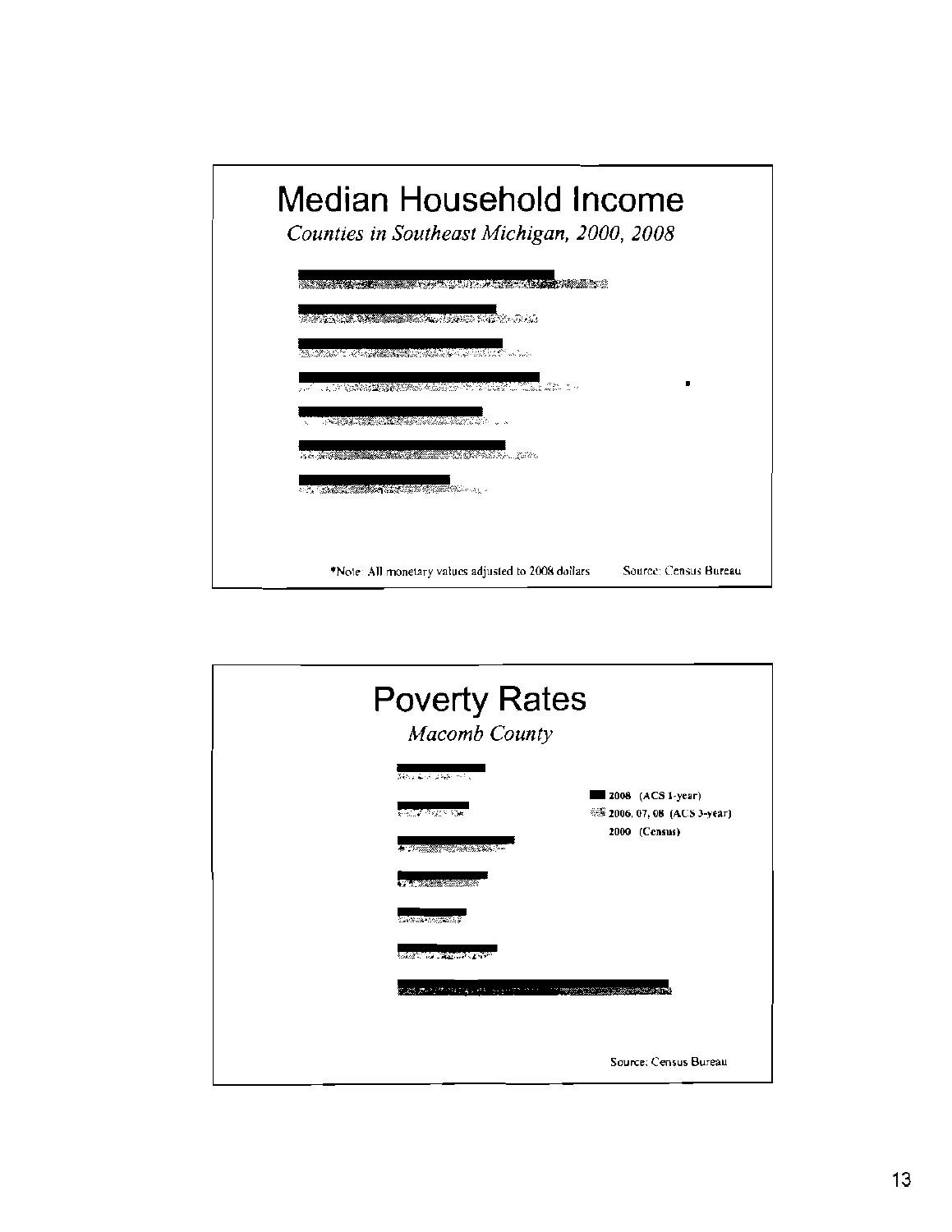

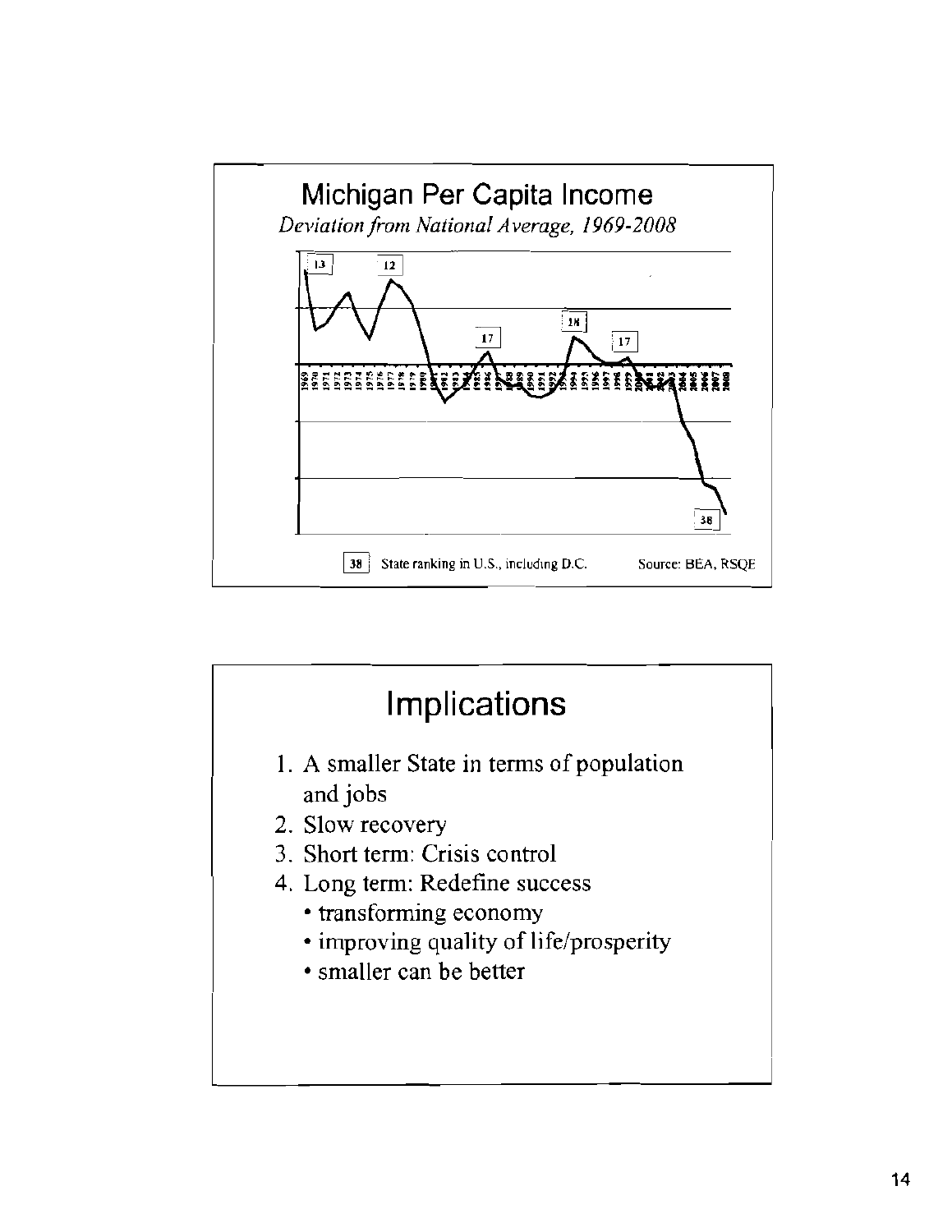

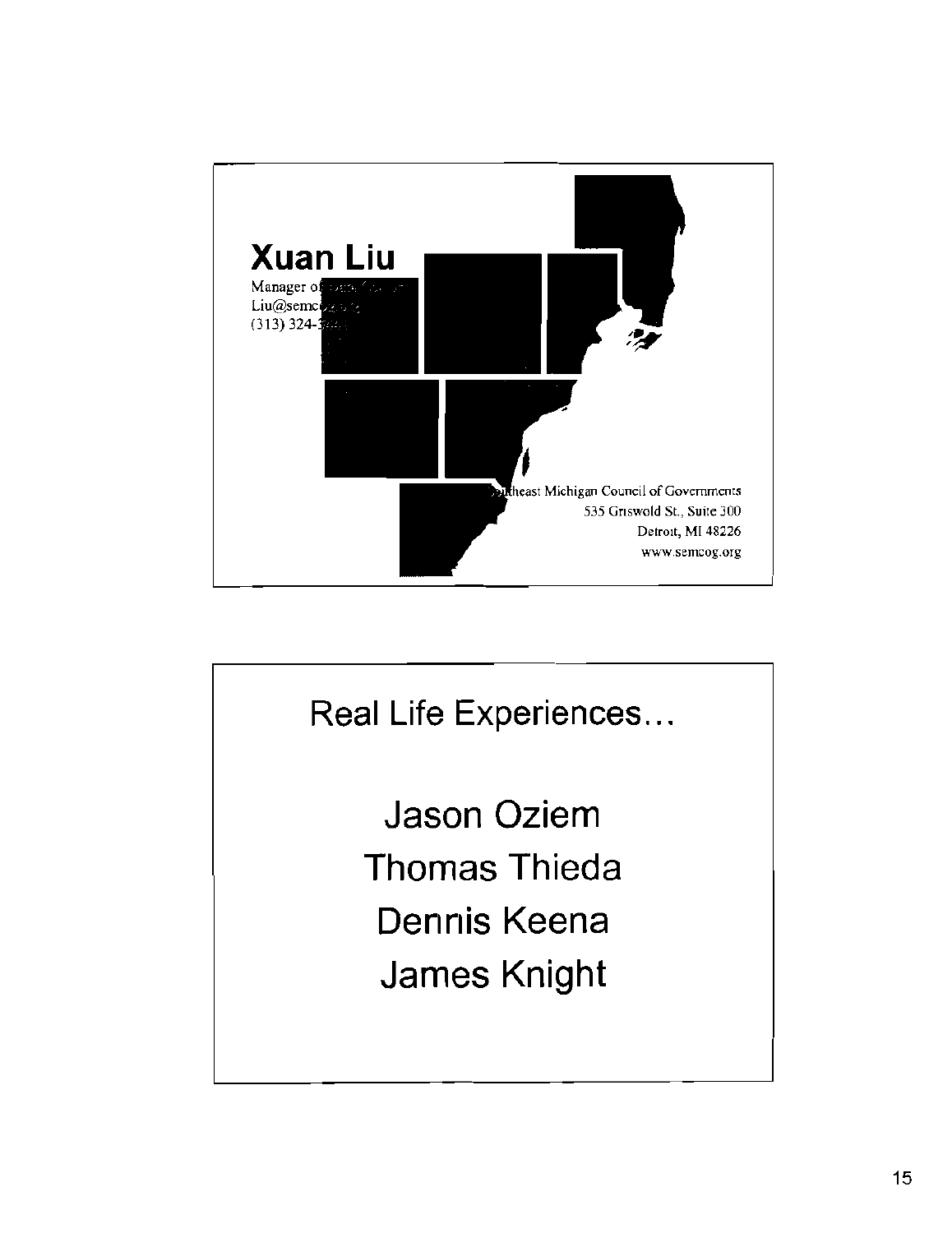

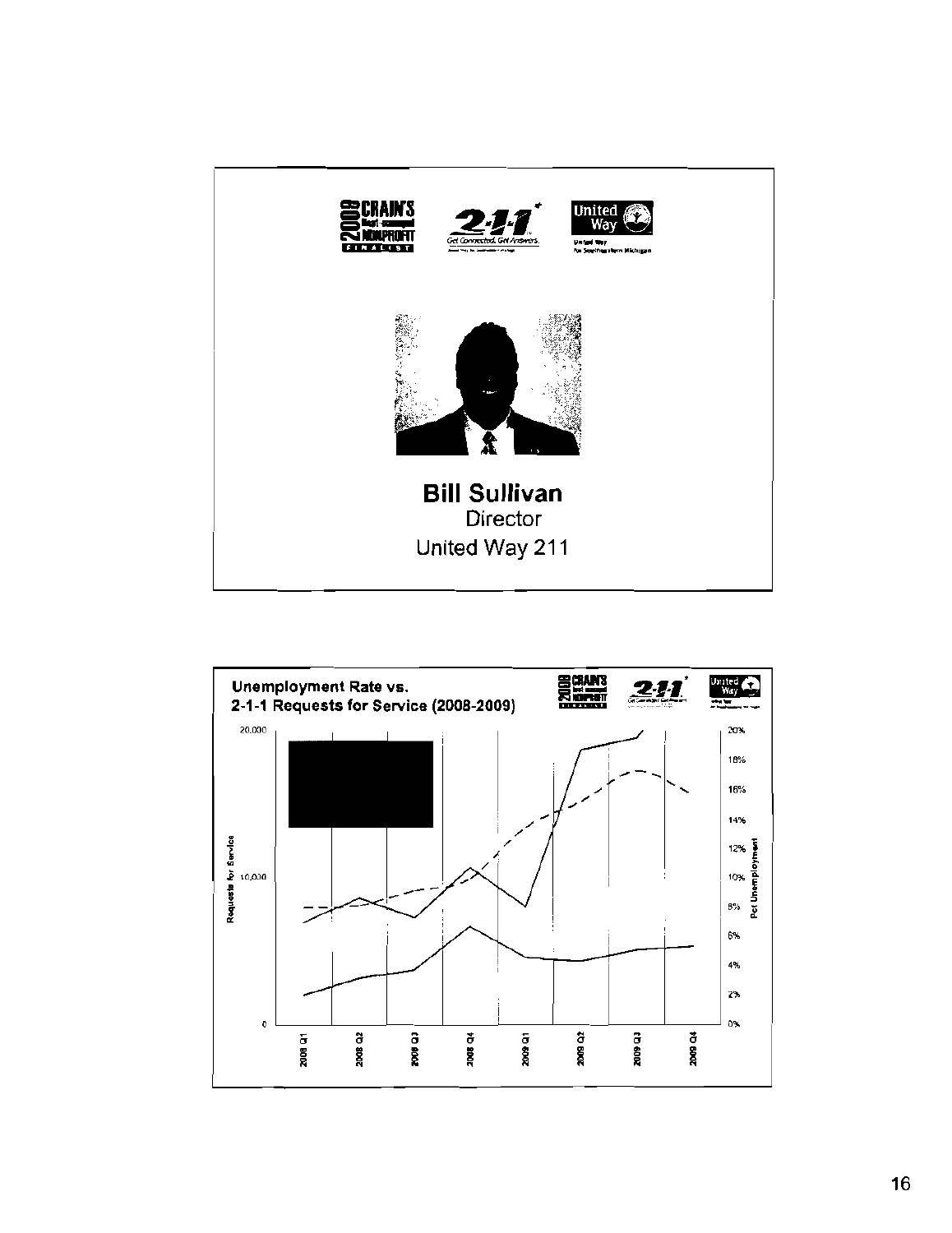

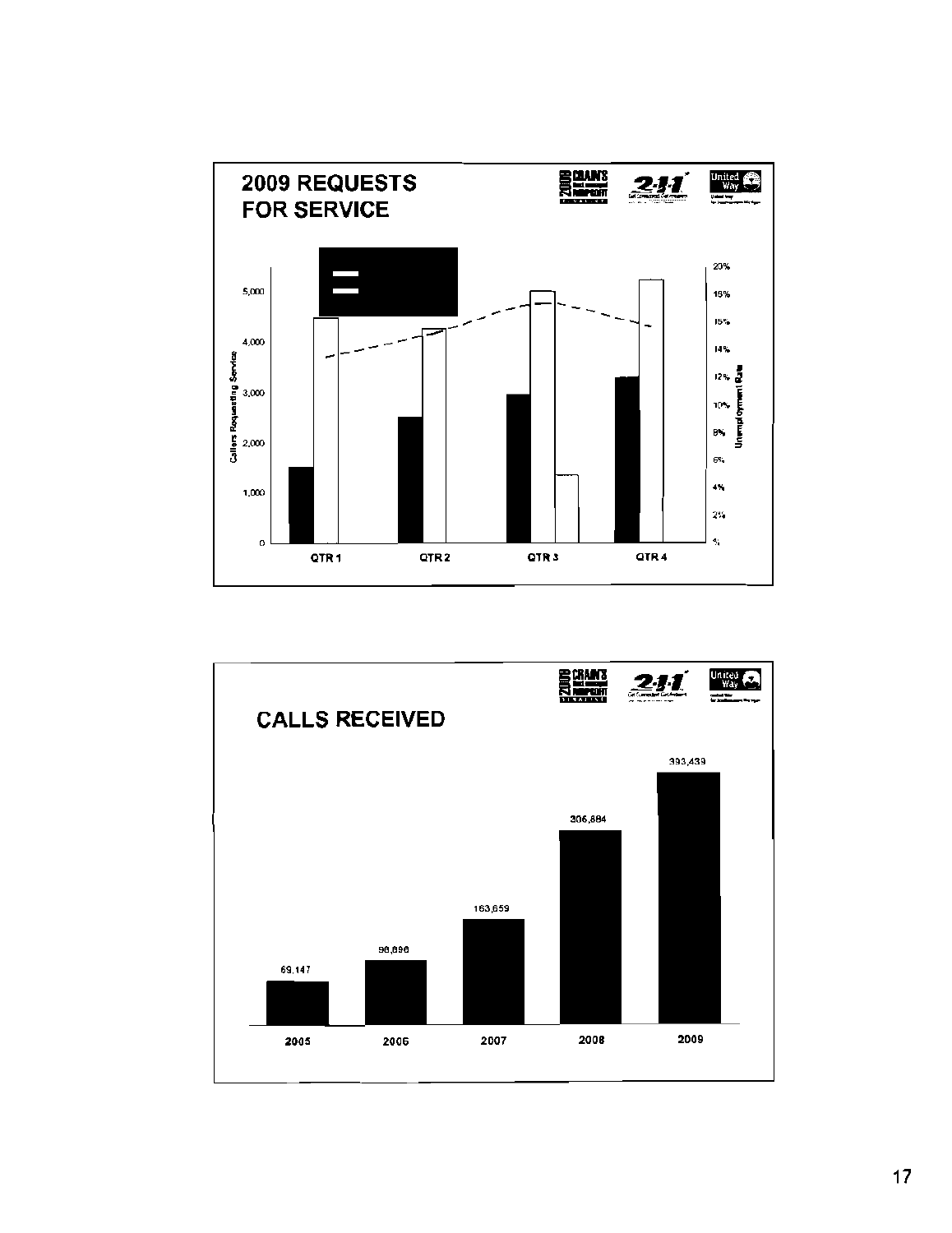

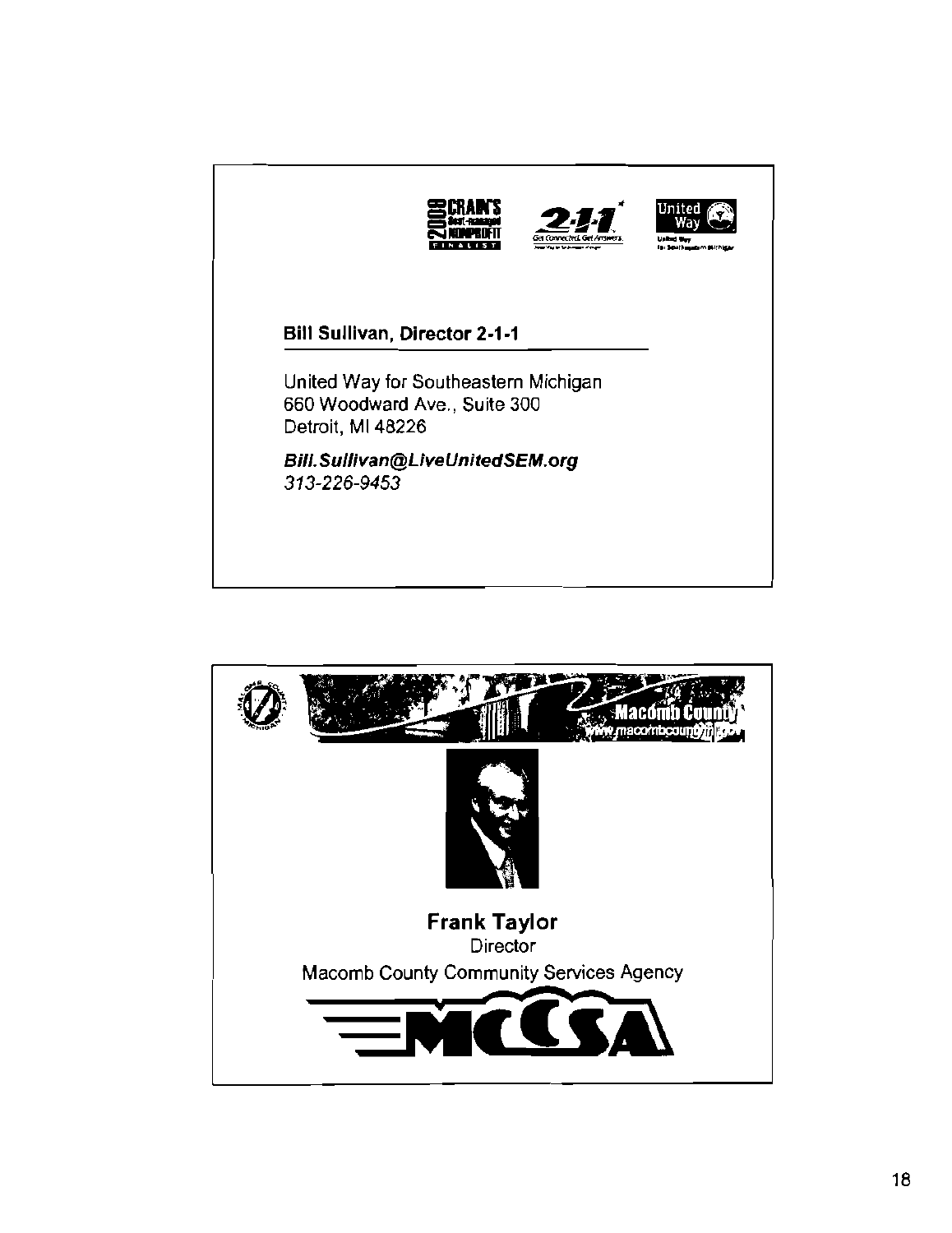

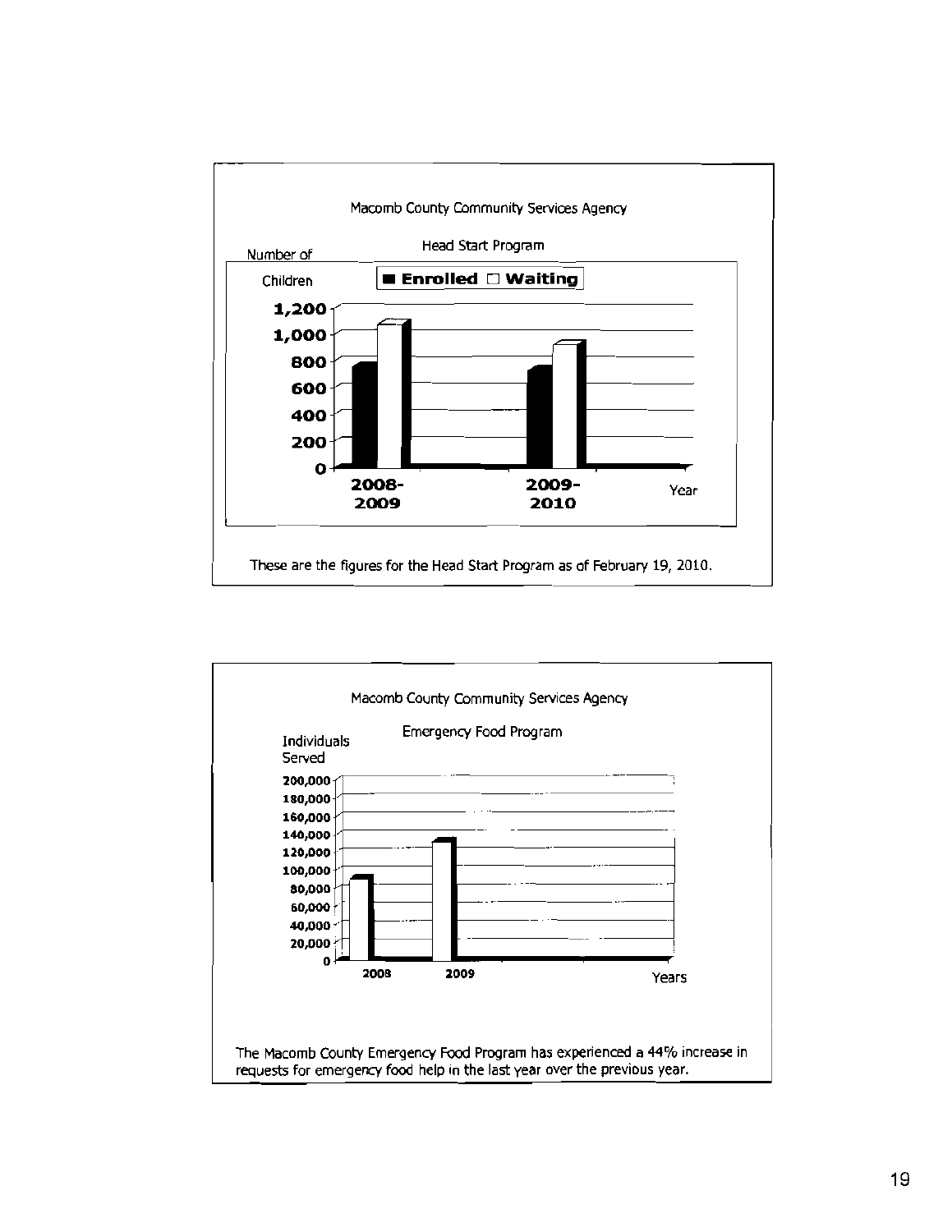

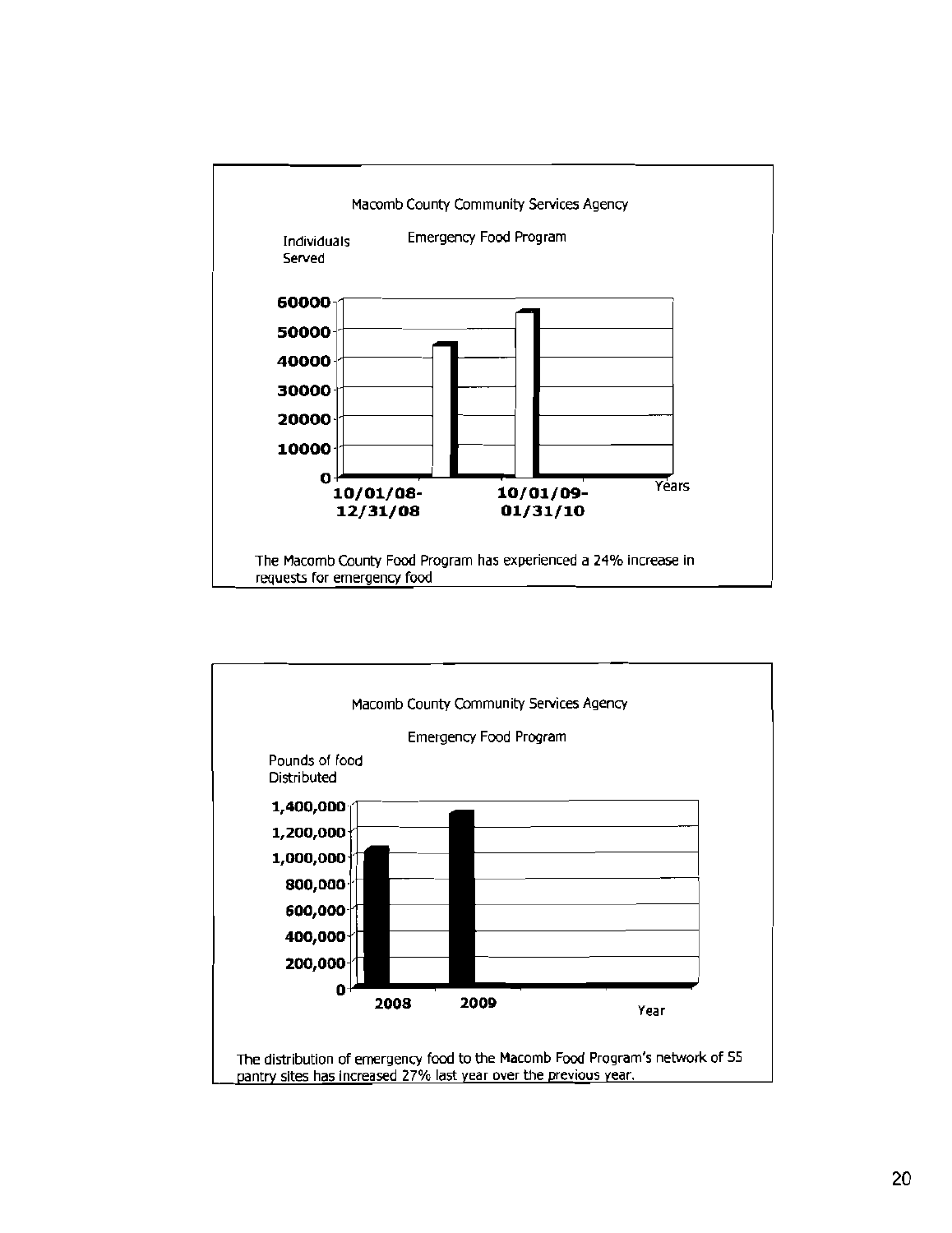

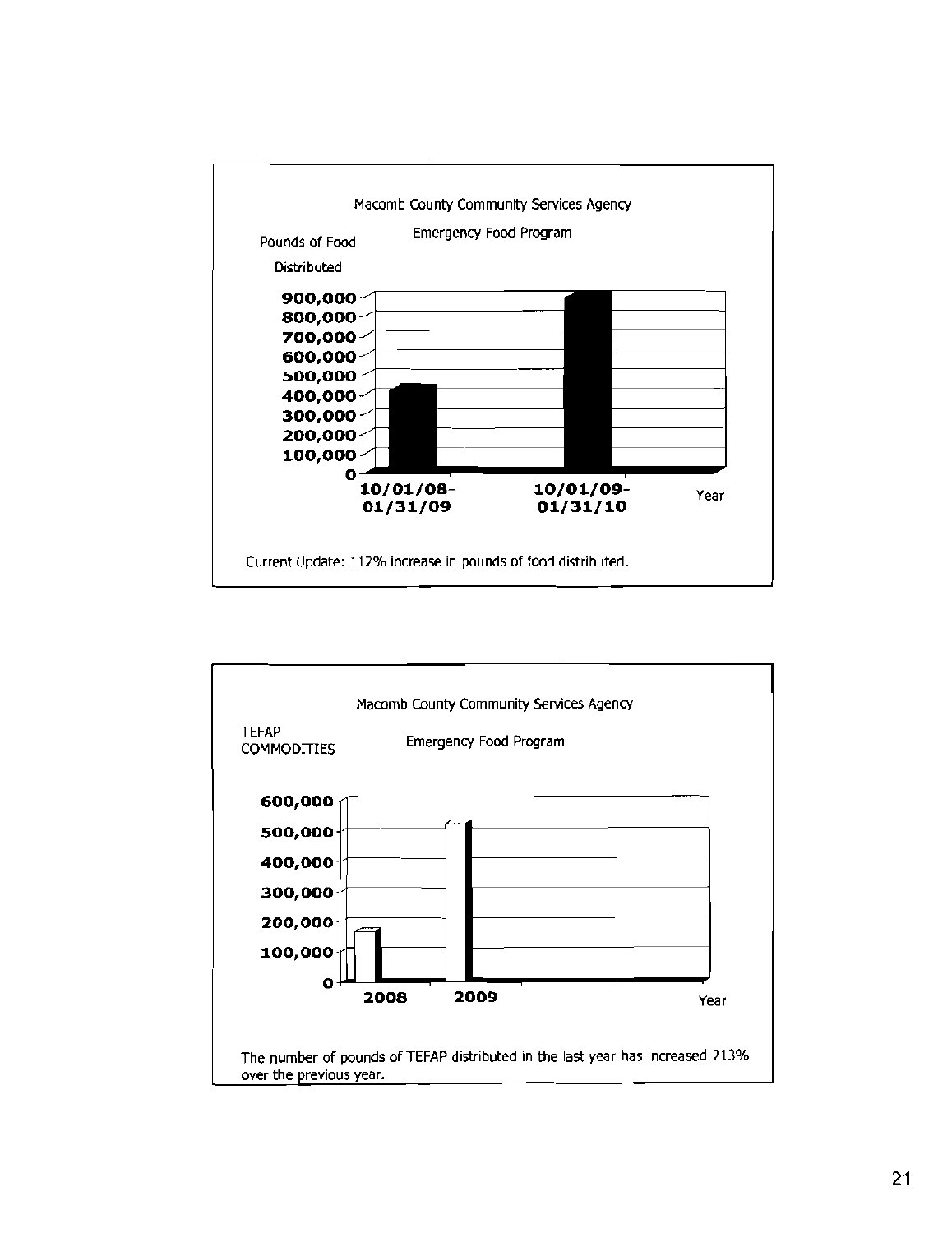

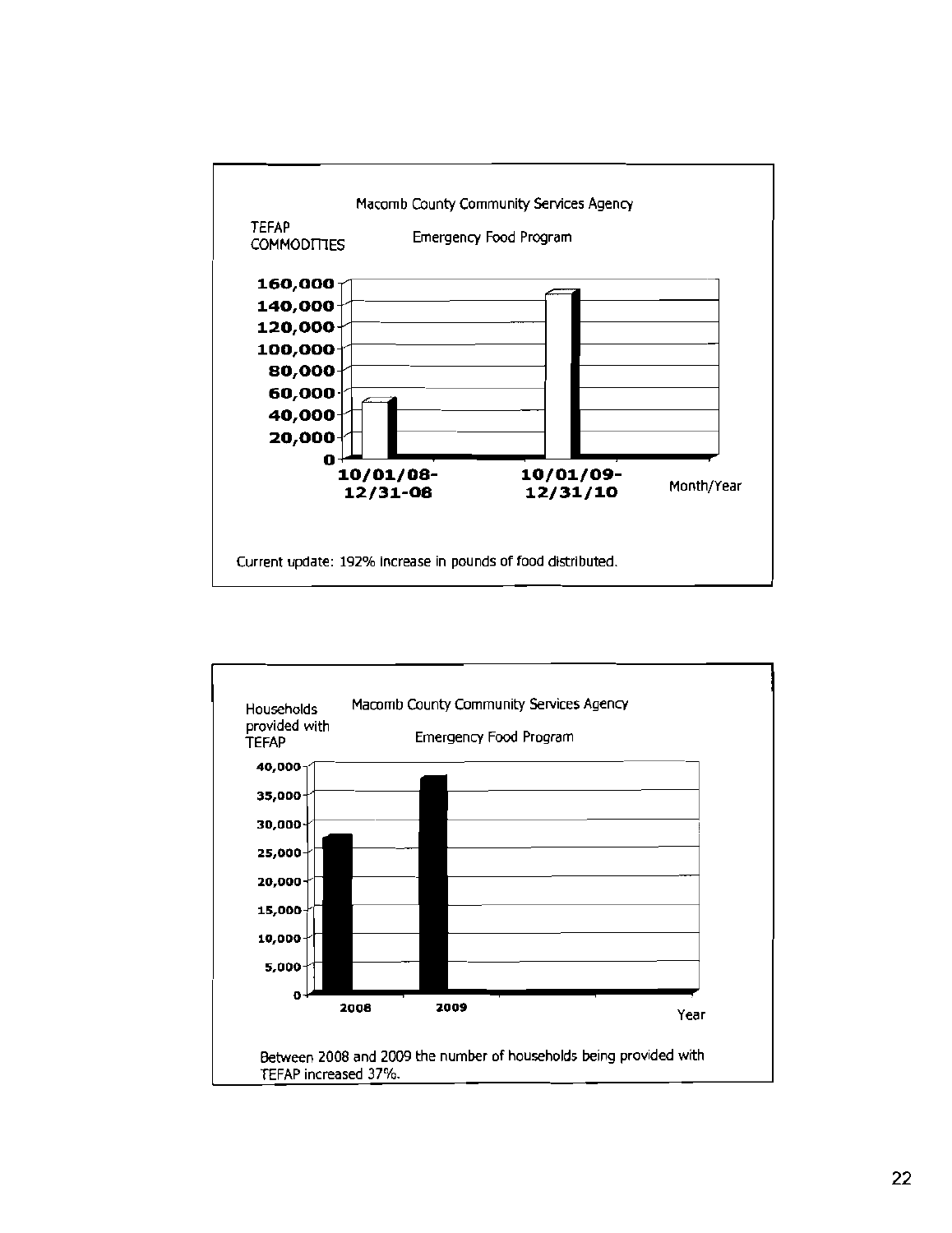

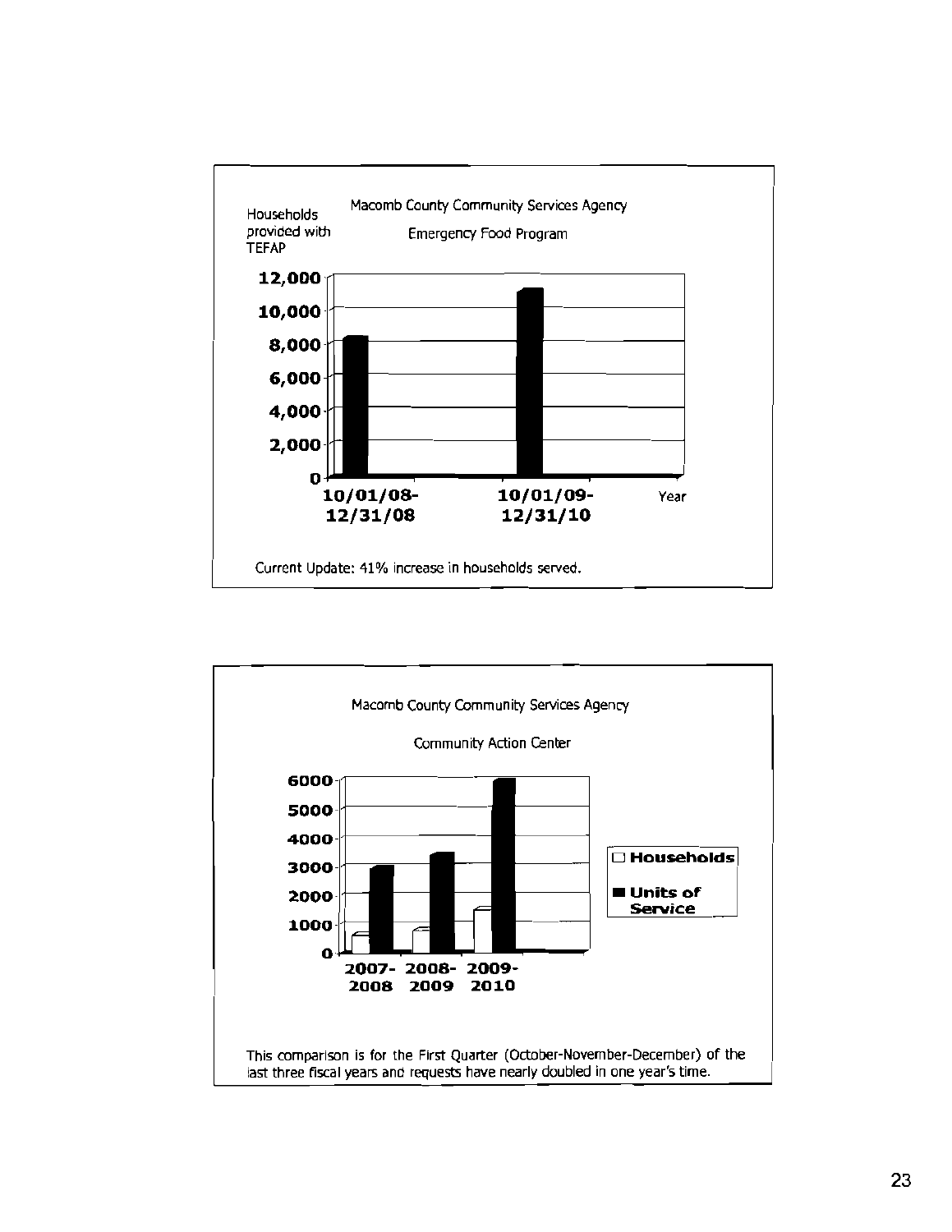| Community Action Center |                   |                  |
|-------------------------|-------------------|------------------|
| Year                    | <b>Households</b> | Units of Service |
| 2007-2008               | Households        | Units of         |
|                         | 636               | Service          |
|                         |                   | 2,949            |
| 2008-2009               | <b>Households</b> | Units of         |
|                         | 802               | Service          |
|                         |                   | 3,407            |
| 2009-2010               | <b>Households</b> | Units of         |
|                         | 1,504             | Service          |
|                         |                   | 5,950            |

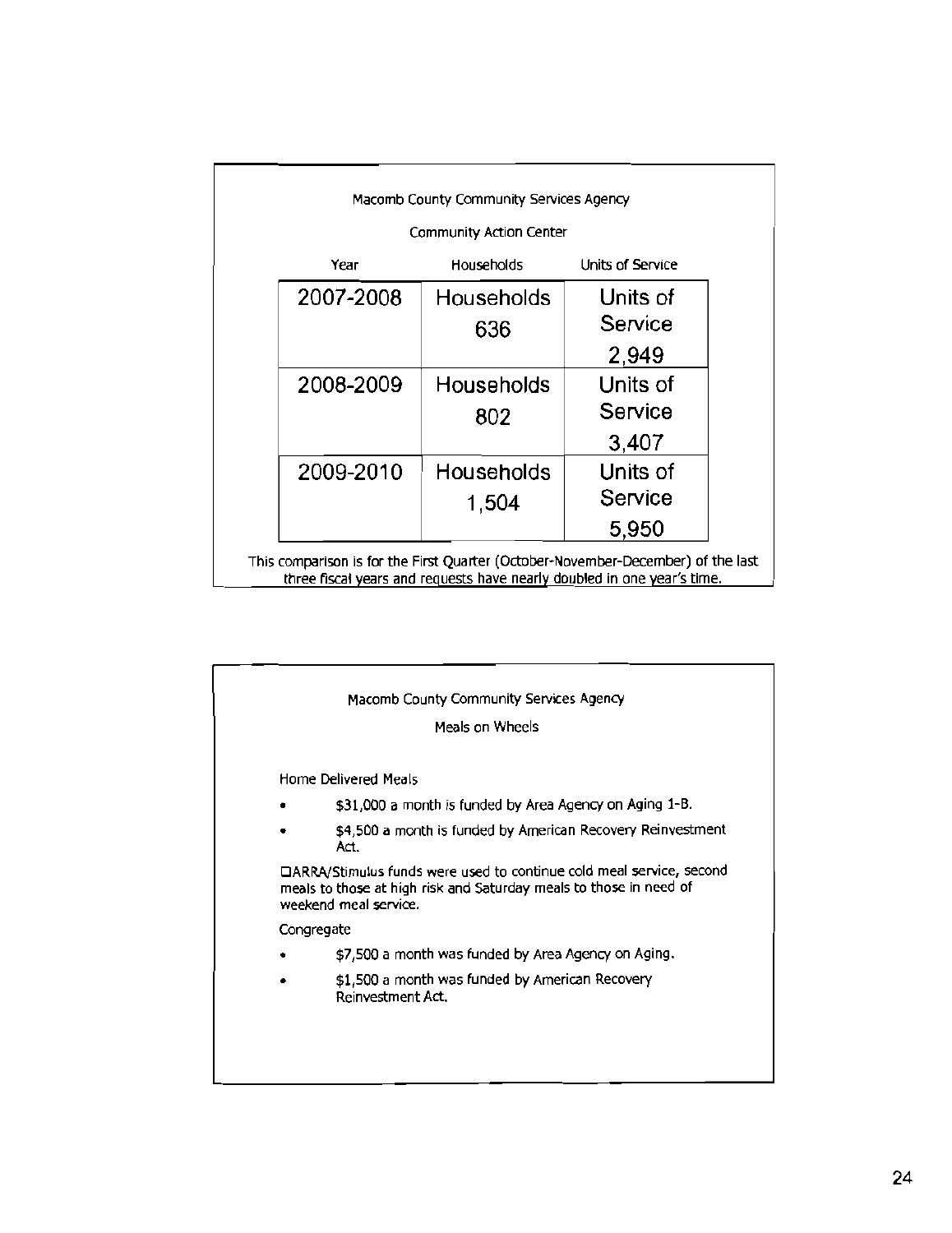

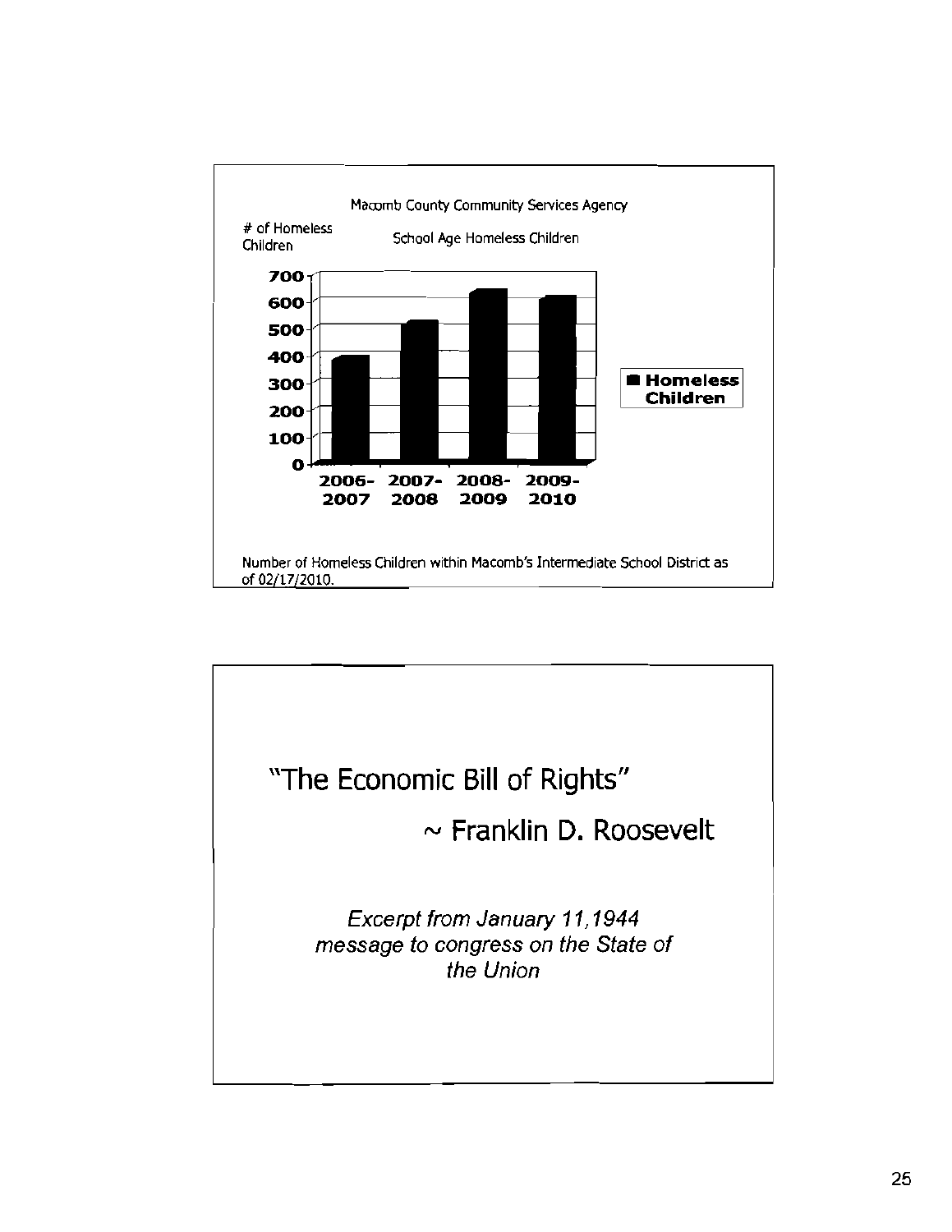

,~ " The Economic Bill of Rights"

Franklin D. Roosevelt

It is our duty to begin to lay the plans and determine the strategy for the winning of a lasting peace and the establishment of an American standard of living higher than ever before known. We cannot be content, no matter how high Ihat general standard of living may be, if some fraction of our people-whether it be one-third or one-fifth or one~tenth-is ill-fed, ill-clothed, ill-housed, and insecure.

This Republic had its beginning, and grew to its present strength, under the protection of certain inalienable political rights-among them the right of free speech, free press, free worship, trial by jury, freedom from unreasonable searches and seizures. They were our rights to life and liberty.

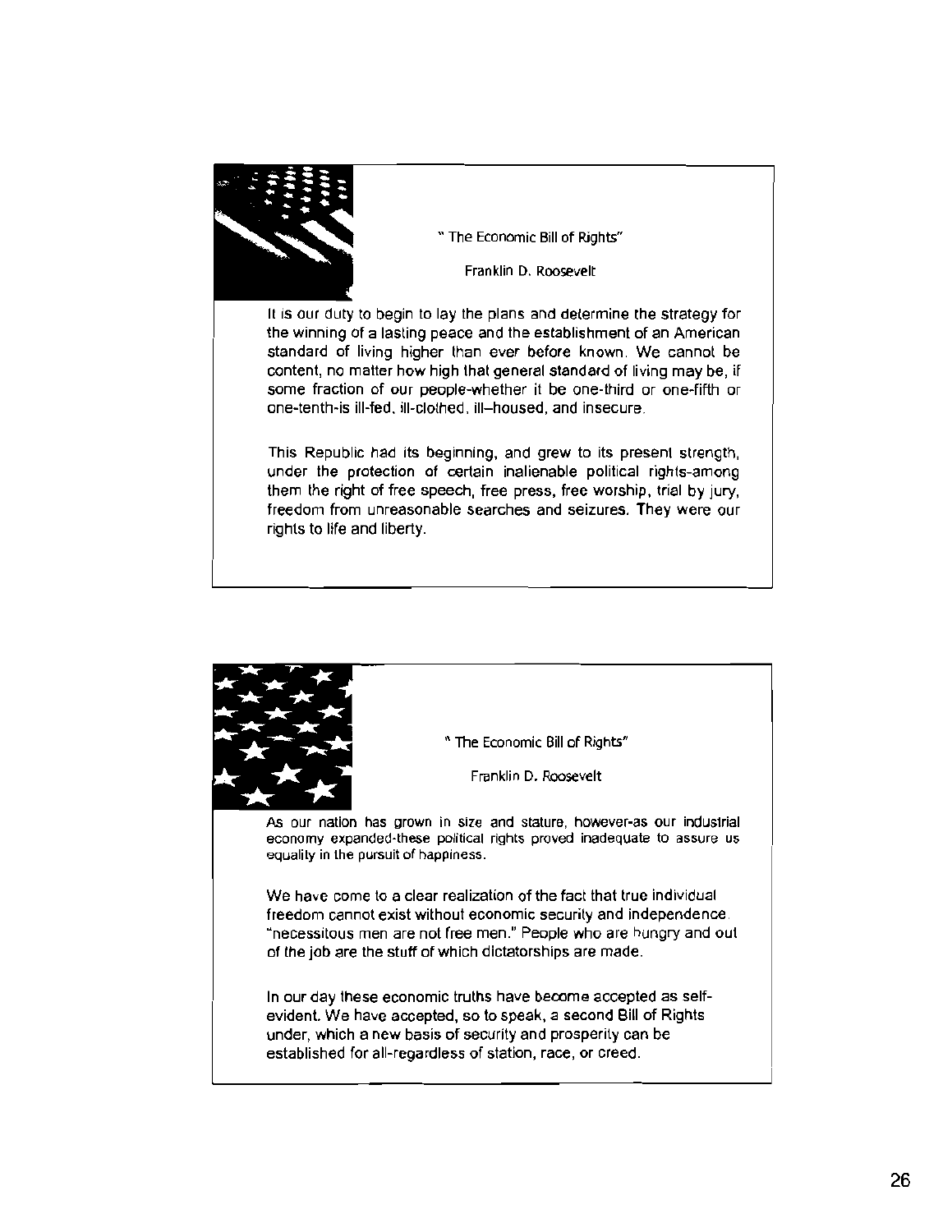

" The Economic Bill of Rights"

Franklin D. Roosevelt

Among these are:

The right to a useful and remunerative job in the industries or shops or farms or mines of the nation;

The right to earn enough to provide adequate food and clothing and recreation;

The right of every farmer to raise and sell his products at a return which will give him and his family a decent living;

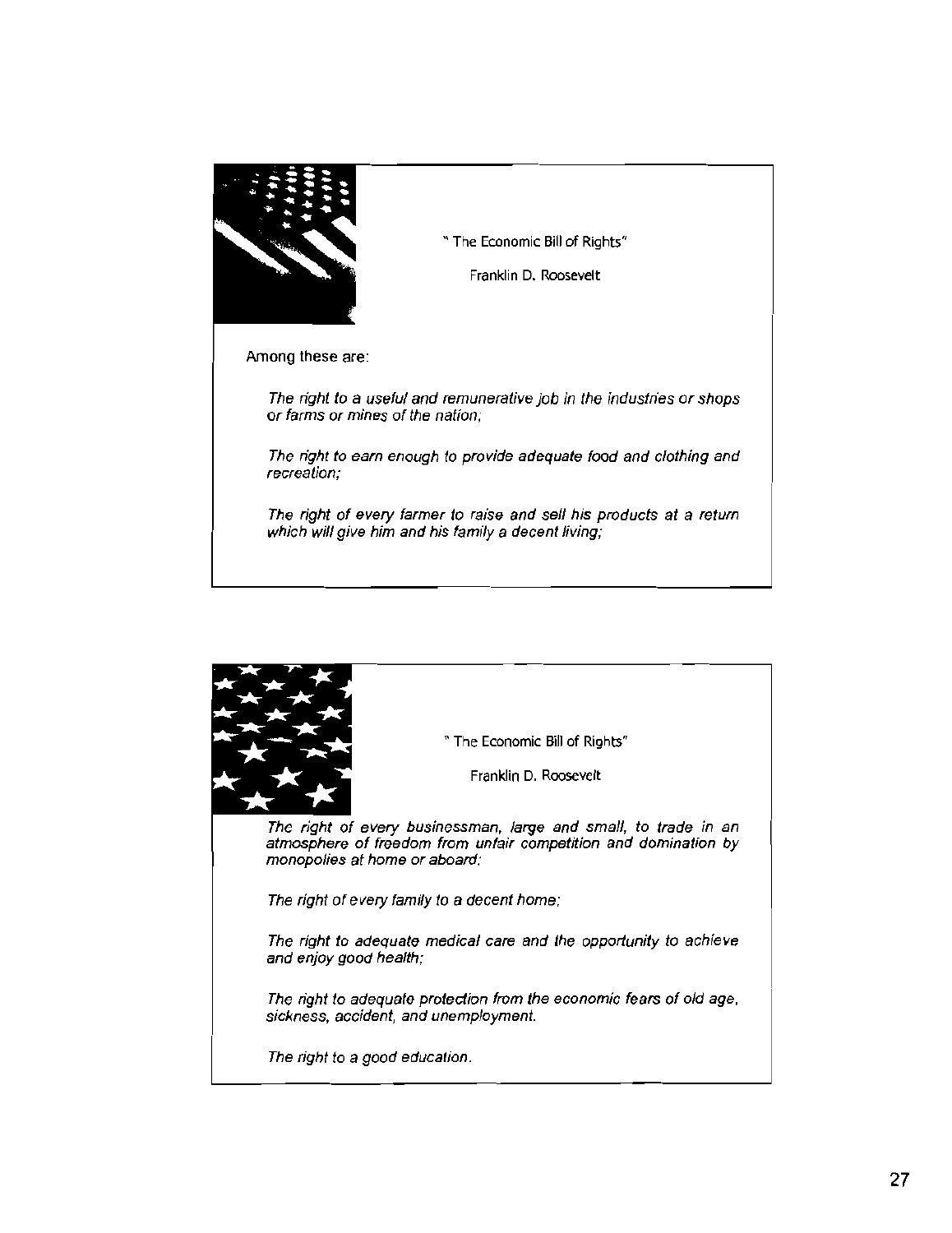

" The Economic Bill of Rights"

Franklin D. Roosevelt

All of these rights spell security. And after this war is won we must be prepared to move forward, in the implementation of these rights, to new goals of human happiness and well-being.

America's own rightful place in the world depends in large part upon how fully these and similar rights have been carried into practice for our citizens.

Source: The public Papers & Addresses of Franklin D. Roosevell (Samuel Rosenman, ed.) Volume XIII (NY: Harper, 1950), 40-42

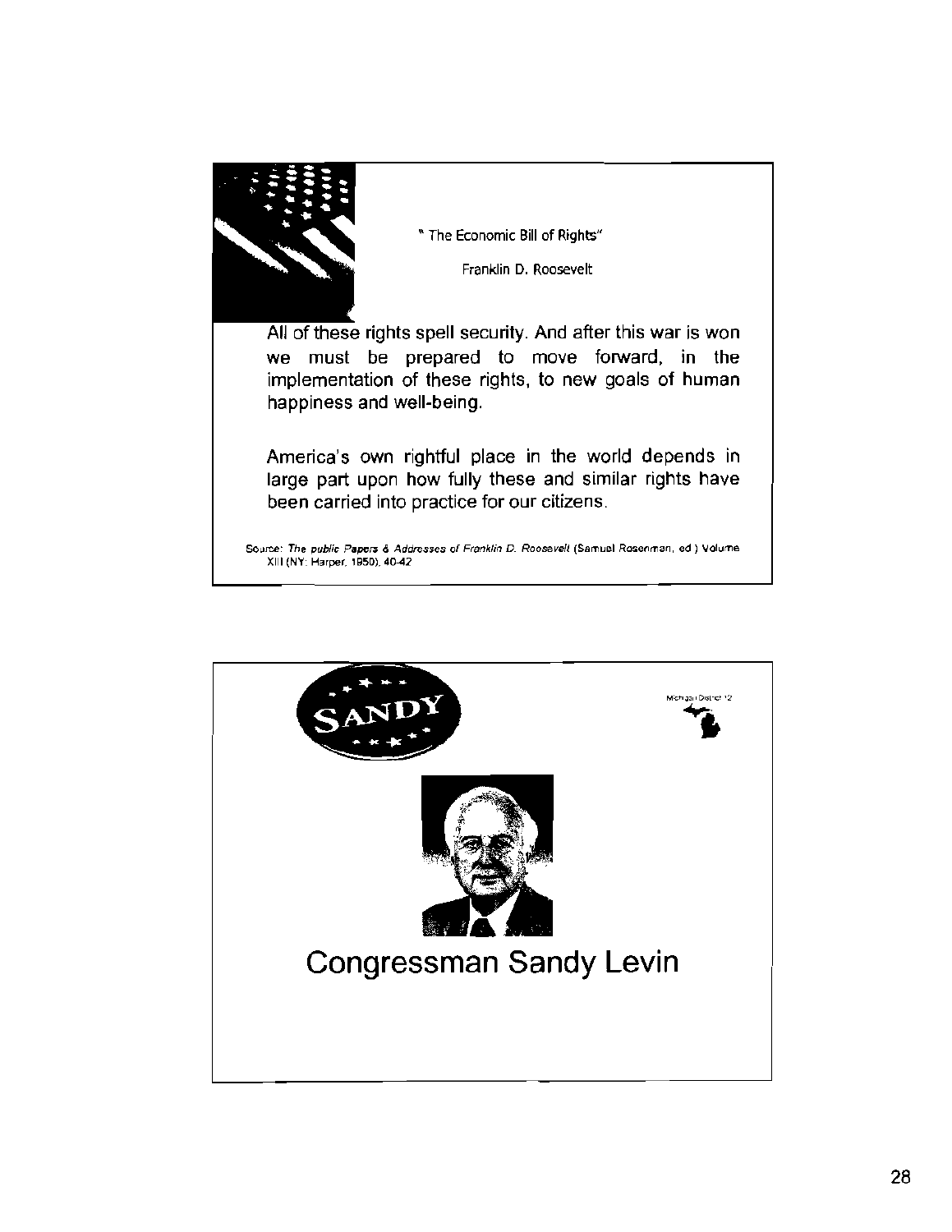

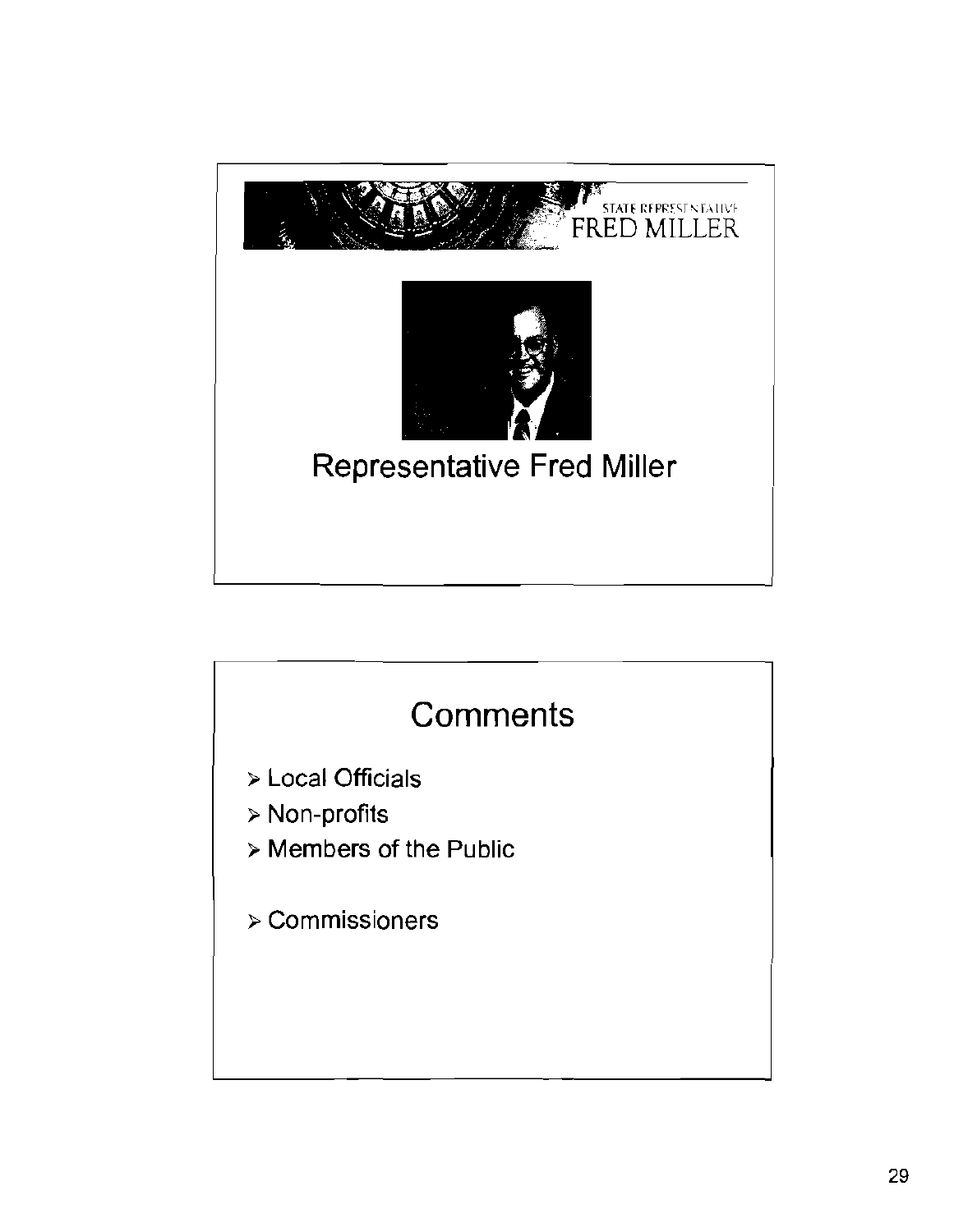

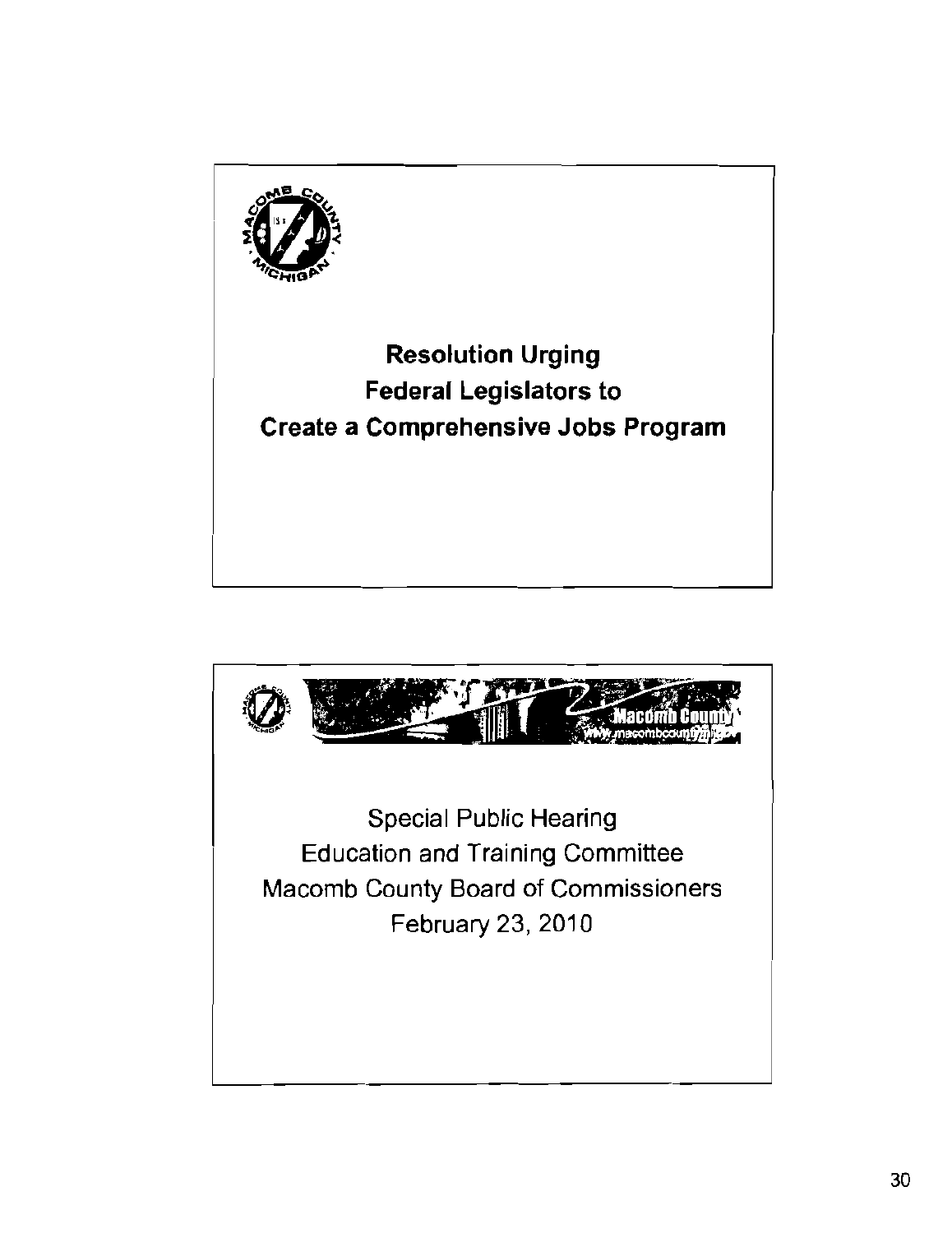### Sander Lehin

12<sup>th</sup> District. filirhiaan

**CONGRESSIONAL-EXECUTIVE COMMISSION ON CHINA** Co-CHAIR, 111" CONGRESS

#### Congress of the Cluited States Douse of Representatives

February 23, 2010

**COMMITTEE ON WAYS AND MEANS** 

CHAIR, SUBCOMMITTEE ON TRADE

SUBCOMMITTEE ON INCOME. SECURITY AND FAMILY SUPPORT

Dear Members of the Macomb County Board of Commissioners:

Thank you for holding this hearing and for your continued efforts to highlight the economic realities for Macomb County families. The national financial collapse and recession have combined with the crisis in the auto industry to make job growth particularly difficult. We must continue to support those who are out of work and take additional targeted steps to create jobs.

As you know, so far the federal Recovery Act has brought \$350 million to Macomb County and Macomb County communities. In addition, thousands of Macomb County residents have received tax relief, extended unemployment benefits, health care subsidies, and job training. Specific to the subject of your hearing  $-\tilde{\ }$  subsidized employment  $-\tilde{\ }$ Congress created a \$5 billion fund in the Recovery Act to which states can apply for creating or expanding subsidized employment programs, among other uses.

Many states have effectively used this funding to expand or create subsidized employment programs. I have included here a description of some of the uses to which states have put this money. Michigan has so far received a total of \$57 million from this fund, a portion of which will be used to double the number of subsidized jobs from 800 to 1,600. In addition, Michigan received funding for increased spending on the state Earned Income Tax Credit (EITC). Michigan still has the opportunity to apply for an additional \$330 million in funding that can be applied to subsidized employment or other uses.

1 am also supporting legislation to extend and expand this fund. The bill, H.R. 4564, would double the amount of money for which Michigan is eligible to apply. It would also eliminate the current 20% state match required for subsidized employment projects under the current terms of the fund.

Lalso introduced legislation this weck (H.R. 4629) to use TARP funds to help manufacturing firms access the financing they need to expand, diversify, and hire new workers.

I welcome your perspectives on this legislation and your further ideas for supporting job creation.

Sincerely,

Sander Levin Member of Congress

WASHINGTON OFFICE . 1236 LONGWORTH HOUSE OFFICE BUILDING . WASHINGTON, DC 20515 . (202) 225-1961 MICHIGAN OFFICE . 27085 GRATIOT AVENUE . ROSEVILLE, MI 48066 . (586) 498-7122 . (248) 968-2025 TOLL FREE : 888-810-3880 · http://www.house.gov/levin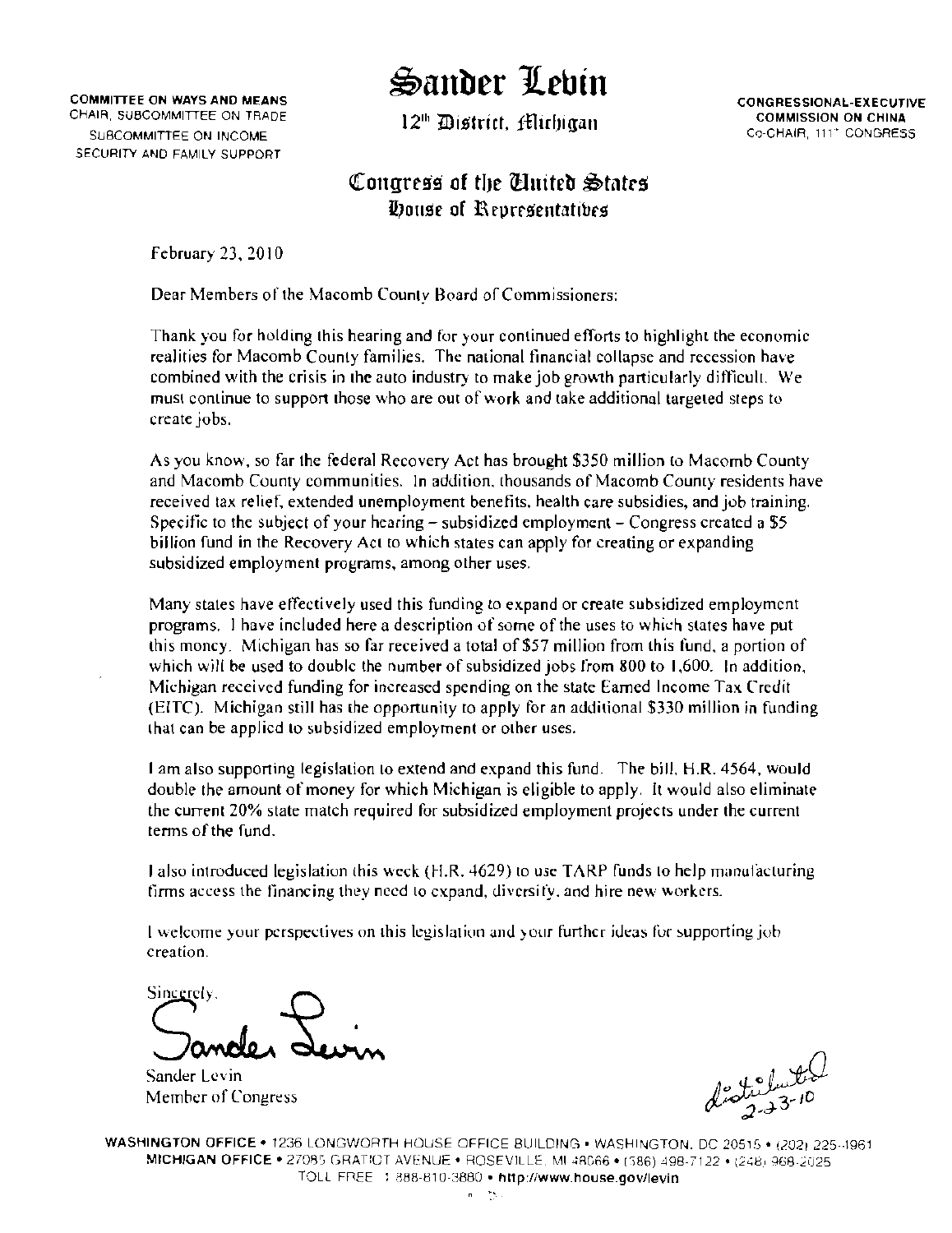#### The Emergency Jobs Program: State Examples

The American Recovery and Reinvestment Act created an Emergency Contingency Fund (ECF) to help States with increasing expenditures on subsidized employment programs (these programs temporarily pay for the wages of a worker in a public or private job) and basic cash assistance for needy families through the Temporary Assistance for Needy Families (TANF) program.

At least 29 states have subsidized employment programs up and running or are in the process of developing a program that will be funded through the Emergency Fund. According to a recent report by the Center on Budget and Policy Priorities, states are planning to create 80,000 subsidized jobs funded all or in part through the Emergency Fund.

Without an extension of this emergency fund, States may soon reduce or eliminate subsidized employment programs and/or cut assistance to needy families. Because job placements in subsidized employment programs often run for at least six months, a number of States and counties are planning to discontinue their job programs between March and June of this year in anticipation of the emergency fund's expiration on September 30<sup>th</sup>. It is estimated that almost 60,000 jobs that would otherwise be available will disappear if the fund expires. The local agencies that use these funds already have the infrastructure in place, create jobs quickly and boost local economies.

#### **ARKANSAS**

Arkansas is in the process of implementing a subsidized employment program to create 600 new subsidized jobs by September 2010. Because the program is just getting started, extending the Emergency Fund through 2011 would allow for more subsidized jobs and longer placements. The state would be able to add a significant number of additional jobs only if an extension is combined with an increase in the amount the state can receive during the additional year.

#### **CALIFORNIA**

California counties have acted quickly and effectively to place participants who would otherwise be unemployed in subsidized jobs; 43 of the state's 52 counties are operating or planning to operate programs. San Francisco placed 1,512 recipients in subsidized jobs in January, exceeding its original goal of 1,000 placements. Los Angeles, which has placed 10,000 individuals in subsidized jobs, had 4.100 parents in jobs in January. Without an extension the state will have to stop funding and all of those workers will be out of a job.

#### **FLORIDA**

The Florida Workforce Development system brought local workforce agencies and businesses together in a model that will help local employers to hire uew workers. The Emergency Fund pays 95 percent of the costs of providing a subsidized job while employers directly contribute five percent of the wages and also make an in-kind contribution of supervision and training.

#### **MASSACHUSETTS**

The Emergency Fund has been critical in enabling Massachusetts to get through the carly stages of the recession. It also allowed Massachusetts to avoid deep cuts to the Employment Services Program that provides job training and related services to families receiving TANF-funded cash assistance, to child care for low-income working parents, and to the account that funds shelter for the skyrocketing number of homeless children and their families.

But, the to the Commonwealth's fiscal crisis and the expected end of the FCF as of October 1, 2010, the Governor of Massachusetts just released an FY 2011 bildget proposal that would reduce the Employment Services Program by almost 50 percent from early FY2010 levels and which, if enacted, will result in the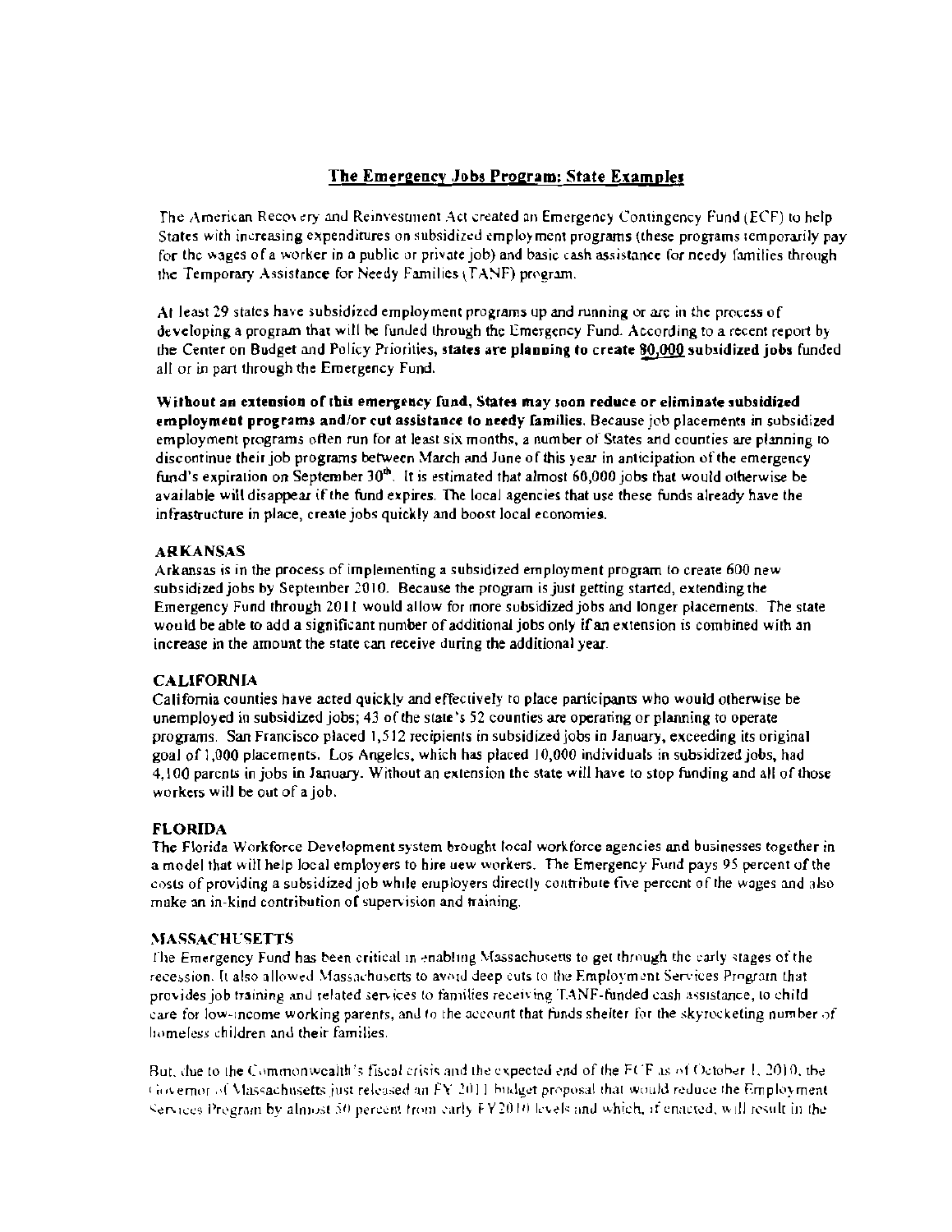shutting down of job training programs for low-income parents and the termination of transportation assistance to low income families trying to get to or prepare for work. By extending the Emergency Fund, the Commonwealth would be able to avoid these deep cuts and continue providing these critical services.

#### **MICHIGAN**

Michigan is using the Emergency Fund for increasing subsidized job placements and for reimbursing the state for increased spending on the refundable portion of the state EITC. Michigan is doubling the number of subsidized jobs from 800 to 1,600 but does not anticipate that it will be able to sustain the additional jobs after September  $30, 2010$  beyond the expiration of the Emergency Fund. The state expects to use all of the \$388 million available to it for 2009 and 2010. Michigan would continue to have significant increased spending in subsidized employment and in the state EITC if the Emergency Fund were extended for FY2011 but Michigan would need an increase in the maximum that a state could receive in order to benefit from an extension.

#### **NEW MEXICO**

New Mexico plans to use the Emergency Fund for subsidized employment. The state expects to use nearly all of the \$55 million maximum that it can receive for FY2009-2010 under the current Emergency Fund provision. Based on the increased easeloads and the slated expiration of the Emergeney Fund in September 2010, New Mexico is considering cuts. If the state reduces spending on the subsidized employment, this would mean less money in local communities and a reduction of the stimulative effects of ARRA.

#### **NEW YORK**

New York has provided its counties with funds to create green jobs in their communities, helping them to prepare individuals for employment in industries with future high growth potential. New York plans to place about 5,000 people in subsidized jobs at the end of September 2010. New York officials have indicated they will stop new subsidized job placements altogether in June and will start ramping down the program and using shorter placement periods several months before that due to the impending expiration of the federal program.

#### **OREGON**

Oregon is receiving Emergency Funds for subsidized employment and the state expects to use the entire \$83 million maximum that it can receive under the current ARRA provision. Oregon is currently considering new proposals for euts in its Emergency Fund program for the upcoming state fiscal year. The proposals include cuts to jobs program services which will affect the ability of participating families to secure employment. If the Emergency Fund was extended, Oregon eould have more resources to avoid these cuts.

#### **TENNESSEE**

Tennessee brought local workforce development, human service agencies and the husiness community together in a rural community hard hit by a plant closing to develop a subsidized employment program for over 500 individuals. The effort helped to reduce the local unemployment rate from 27.3 to 18.6 percent.

#### **WASHINGTON**

Washington State, which has seen need for government help increase by 30 percent since the start of the recession, has used the Emergency Fund to provide cash grants to more families and subsidized employment placements to  $40$  percent more individuals in the first five months of the fiscal year when compared to last year.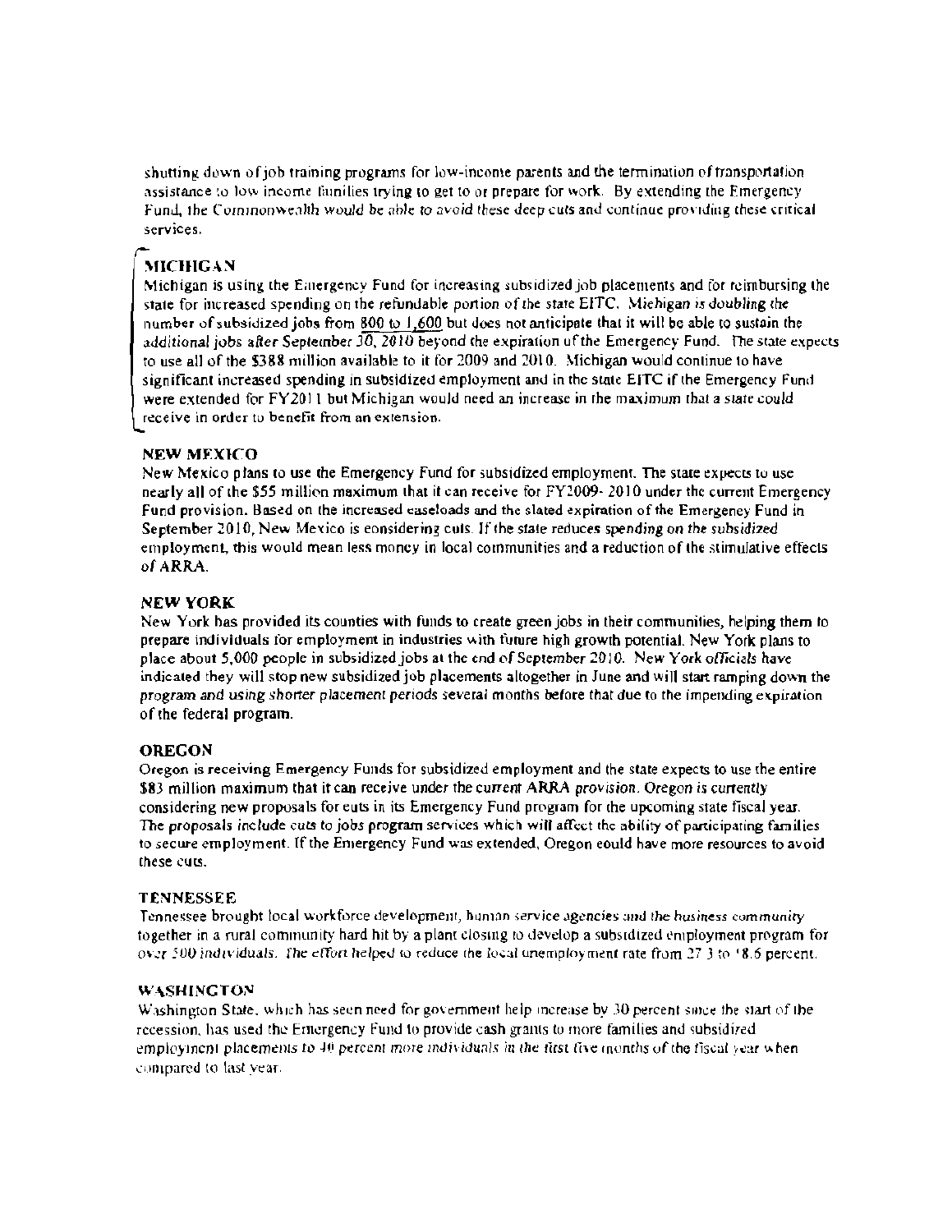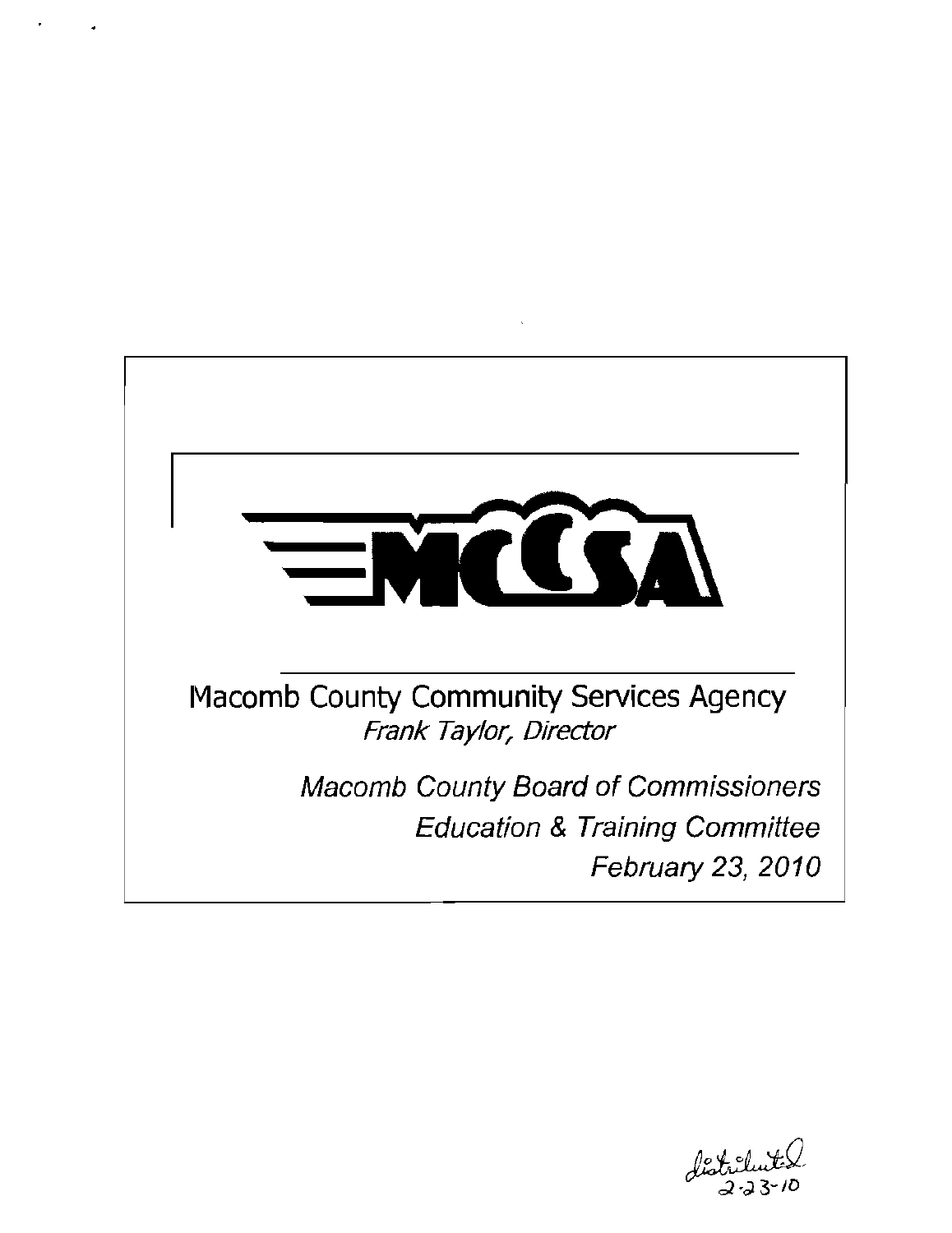

J.

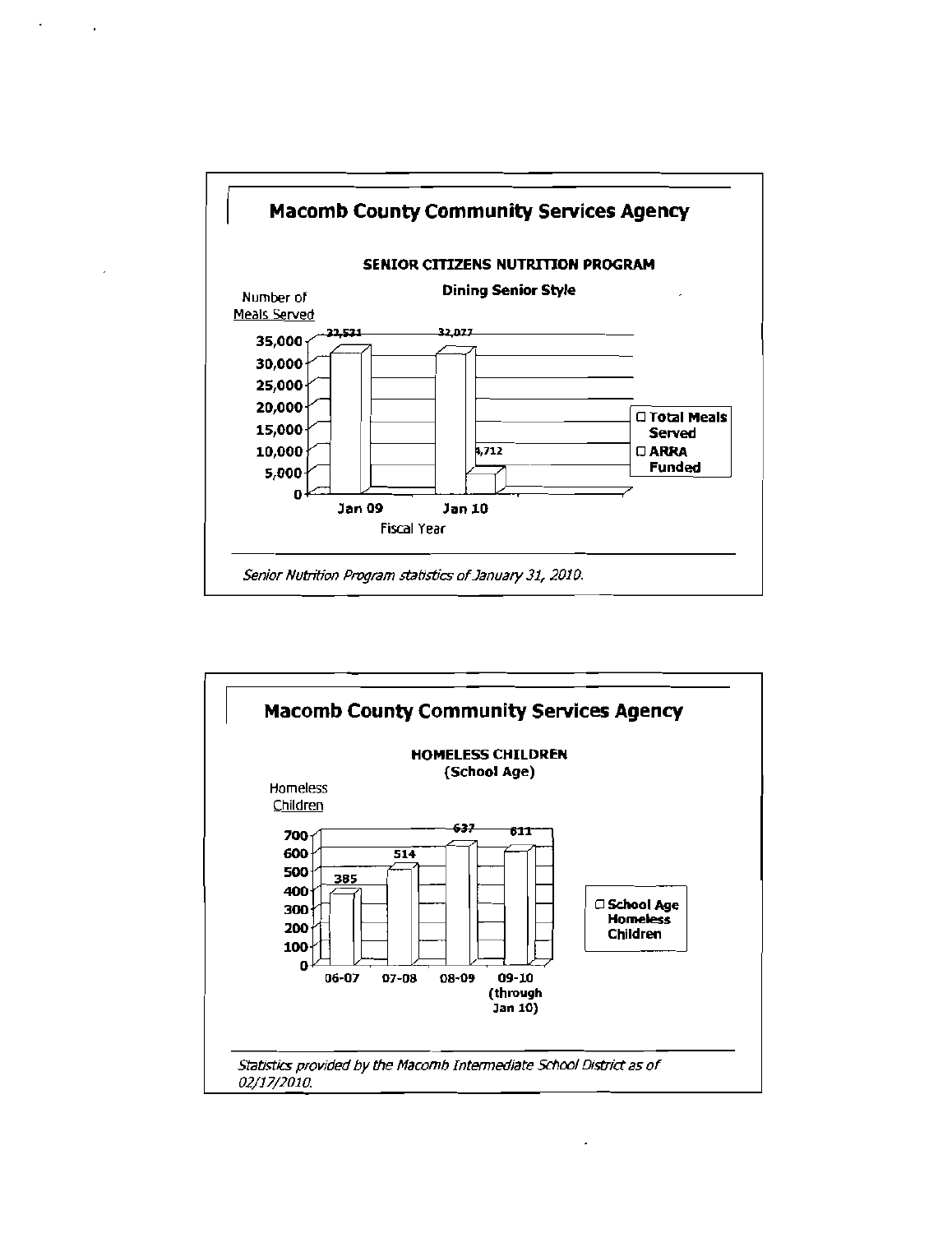

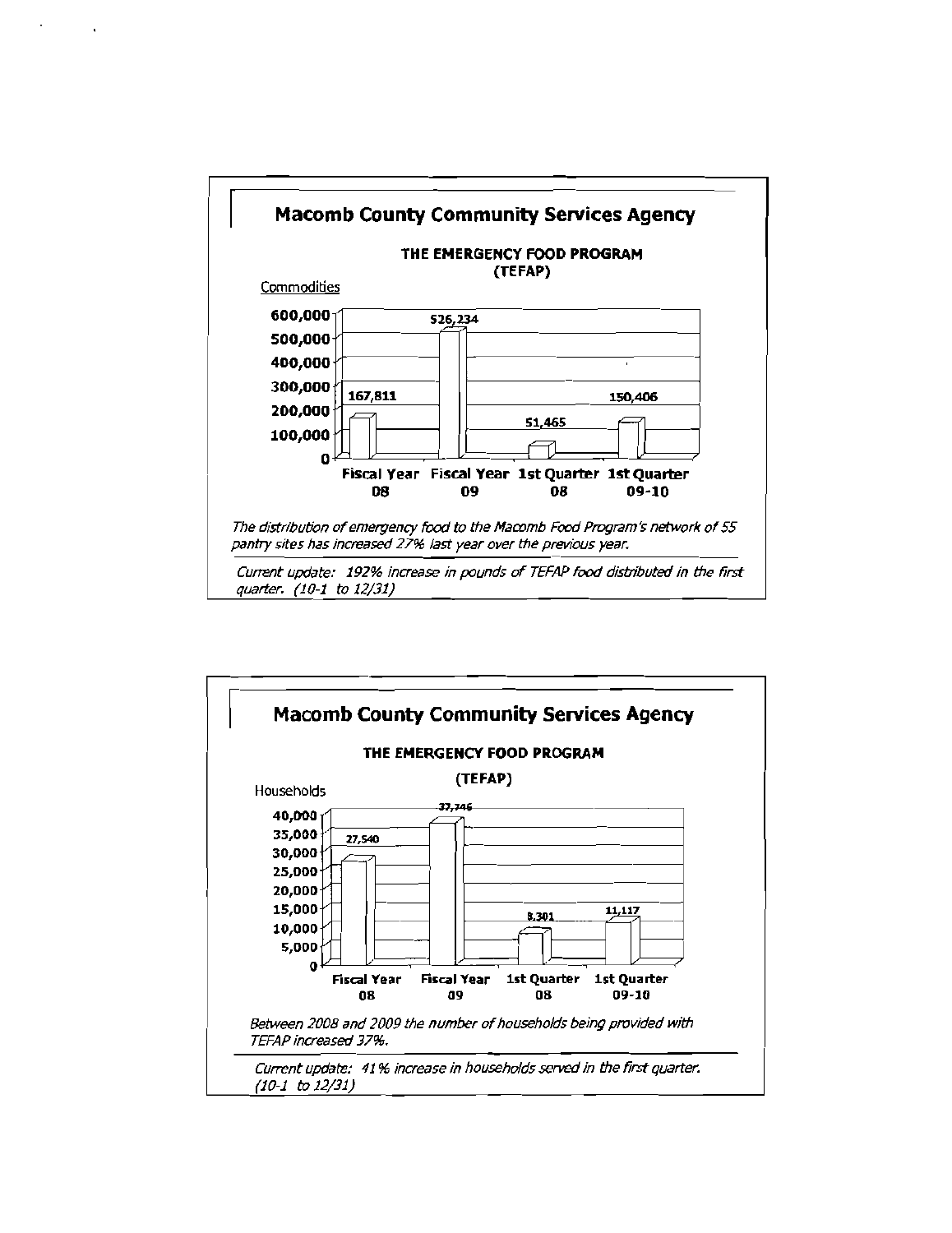

" The Economic Bill of Rights"

Franklin D. Roosevelt

It is our duty to begin to lay the plans and detennine the strategy for the winning of a lasting peace and the establishment of an American standard of living higher than ever before known. We cannot be content, no matter how high that general standard of living may be, If some fraction of our people-whether it be one~third or one-fifth or one-tenth-ls ill-fed, ill-clothed, ill-housed, and insecure.

This Republic had its beginning, and grew to its present strength, under the protection of certain inalienable political rights-among them the right of free speech, free press, free worship, trial by jury, freedom from unreasonable searches and seizures. They were our rights to life and liberty.



" The Economic Bill of Rights"

Franklin D. Roosevelt

As our nation has grown in size and stature, however-as our industrial economy expanded-these political rights proved inadequate to assure us equality in the pursuit of happiness.

We have come to a clear realization of the fact that true individual freedom cannot exist without economic security and independence. "necessitous men are not free men." People who are hungry and out of the job are the stuff of which dictatorships are made.

In our day these economic truths have become accepted as selfevident. We have accepted, so to speak, a second Bill of Rights under, which a new basis of security and prosperity can be established for all-regardless of station, race, or creed.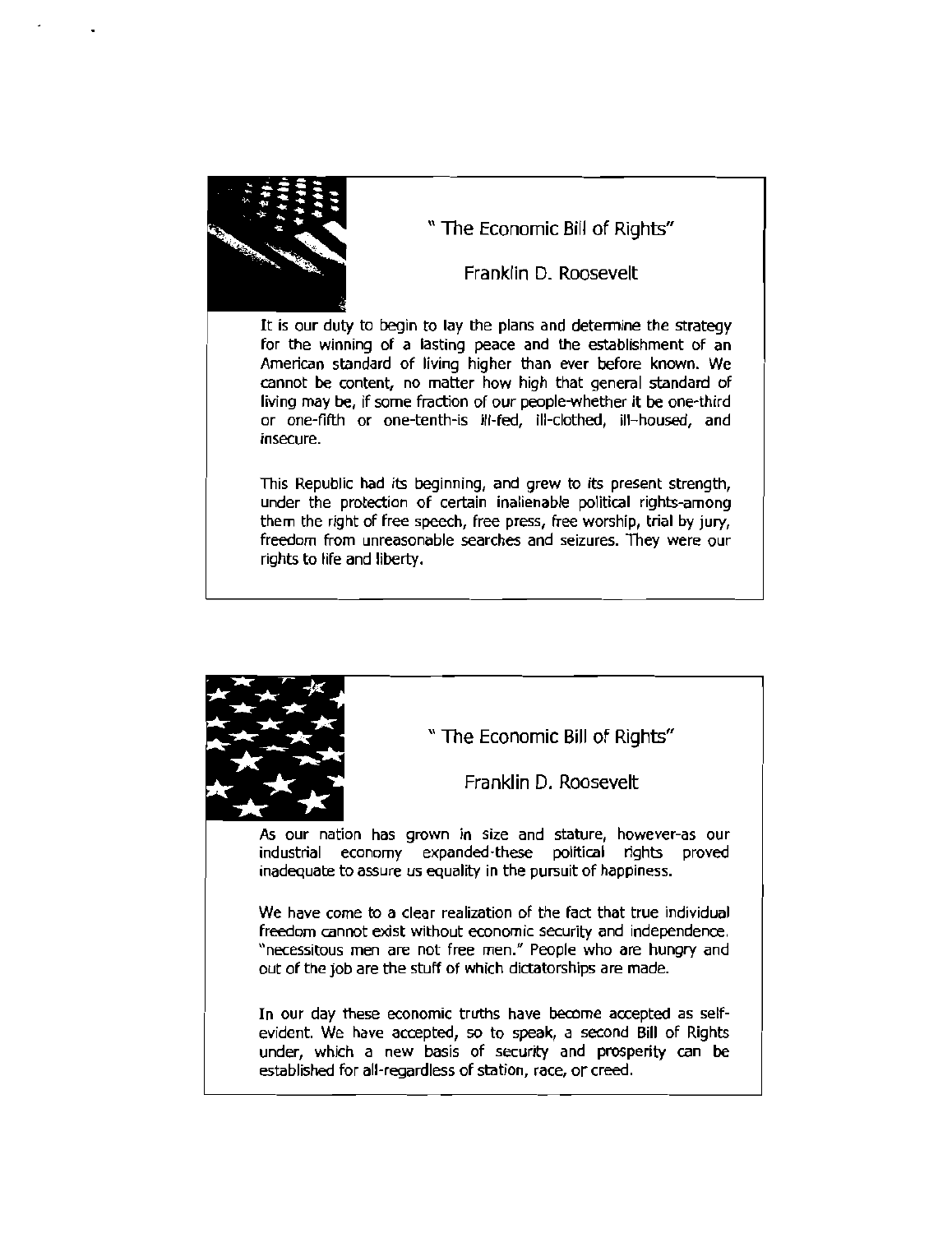

, .

" The Economic Bill of Rights"

Franklin D. Roosevelt

All of these rights spell security. And after this war is won we must be prepared to move forward, in the implementation of these rights, to new goals of human happiness and well-being.

America's own rightful place in the world depends in large part upon how fully these and similar rights have been carried into practice for our citizens.

Source: The public Papers & Addresses of Franklin D. Roosevelt (Samuel Rosenman, ed.) Volume XIII (NY: Harper, 1950), 40-42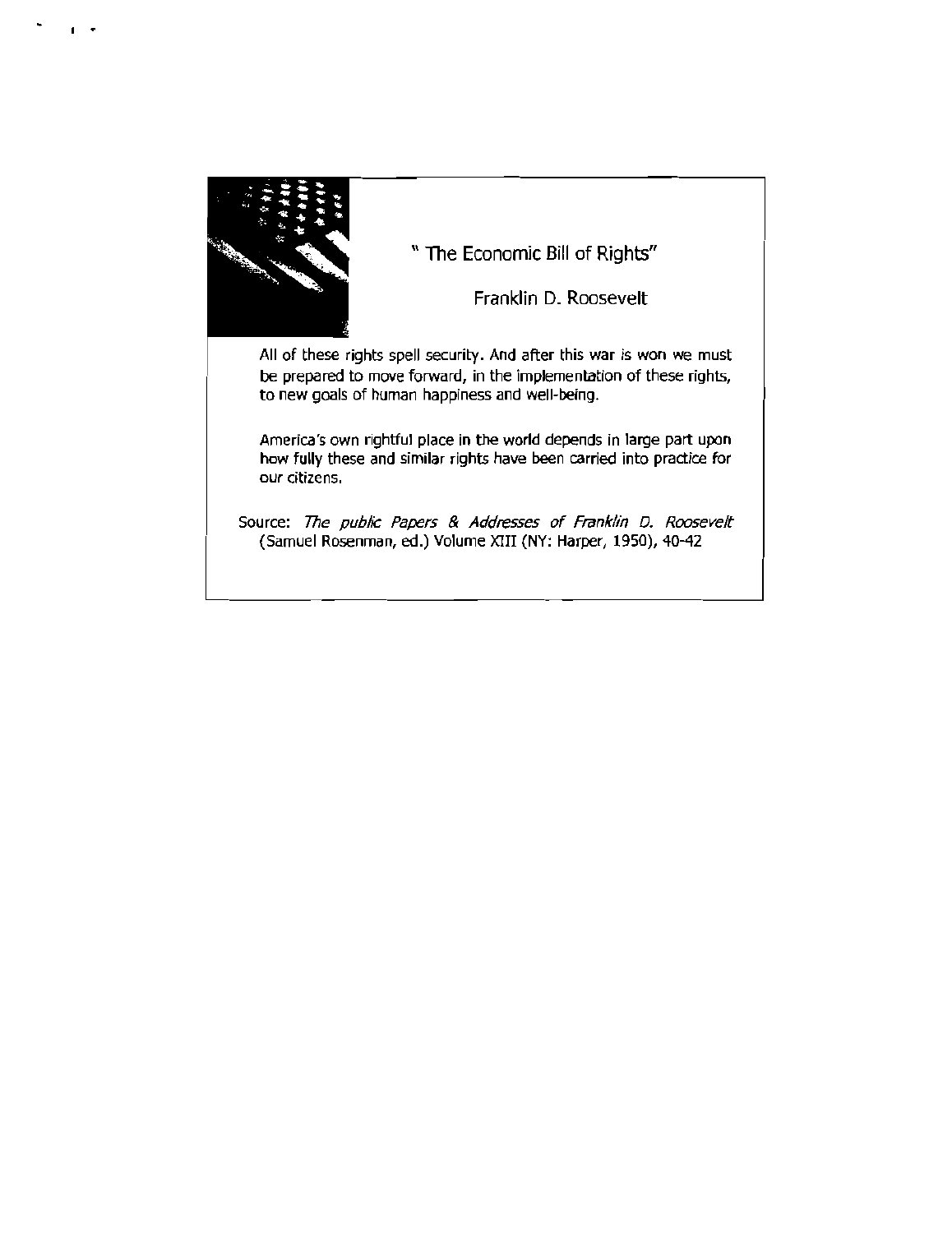25TH DISTRICT

STATE CAPITOL

PO BOX 30018

LANSING, MI 48909-7514

TOILE FACE (877) JONS02b

WEBSITE: Inquise milligrov/jsvetalski

February  $23,2010$ 

PHONE (1517) 373 1772

FAA (617) 373-5906



MICHIGAN HOUSE OF REPRESENTATIVES

**JON SWITALSKI** STATE REPRESENTATIVE

**APPROPRIATIONS** SUBCOMMITTEES ECONOMIC DEVELOPMENT IMVOL INVESTIGATIONS. INTERGOVERNMENTAL AFFAIRS AND OVERSIGNT JOINT CAPITAL OUTLAY TRANSPORTATION

Macomb County Commissioners Paul Gieleghem and David Flynn 1 S. Main Street 9th Floor Mount Clemens, MI 48043

Dear Commissioners Gieleghem and Flynn,

Thank you for offering Resolution No. 10, urging United States Congress to pass a comprehensive jobs program. I agroc, during this continuous unemployment crises Michigan workers' demand for assistance is not limited to unemployment extensions and job retraining, but also a program that will employ laid off workers now.

Every week my office is contacted by a different family member or resident of State House District 25, sharing their stories of unemployment, foreclosure and financial struggles. I understand the importance of needing a comprehensive jobs bill, and I would like to extend my support for Resolution No. 10.

On the state level I would like to share my willingness to support and sign onto a comprehensive jobs bill, or state resolution that will provide real employment. It is our responsibility to do whatever we can to get Michigan residents back to work, and that is my top priority.

Thank you again for sharing Resolution No. 10. Do not hesitate to contact me if you have further ideas or suggestions on establishing a comprehensive jobs program.

Sincercly,

 $2k\epsilon_1$ Joh Swkalkki

State Representative 25th District

JS/mjo



Opt-Out: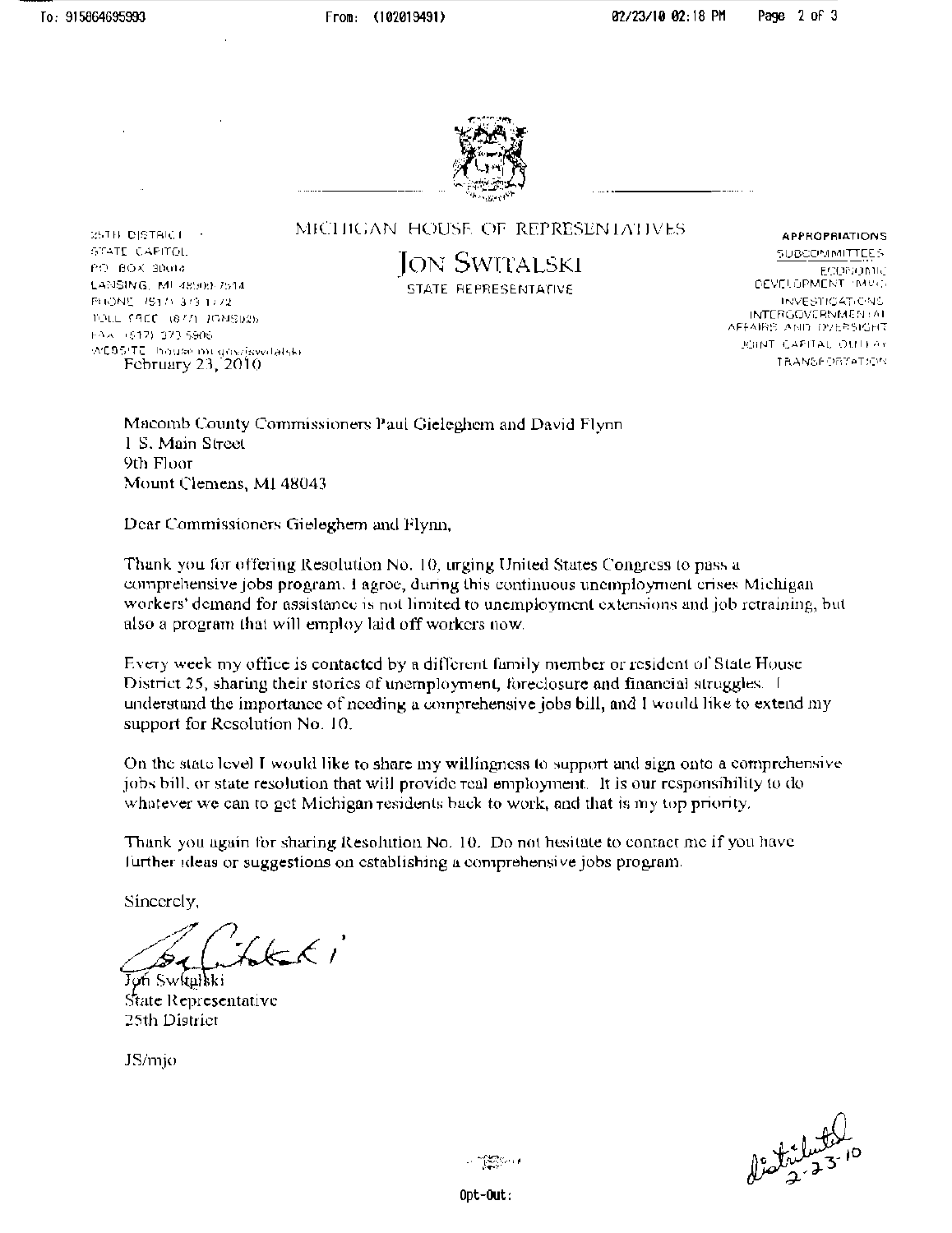CC: Macomb County Board of Commissioners: Kathy Tocco<sup>®</sup> Joan Flynn Andrey Duzyj Marvin E. Sauger Phillip A. DiMaria Toni Moceri Susan L. Doherry Sue Rocca Robert Mijac Ken Lampar Ed Szezepanski James L. Carabelli Don Brown Brian Brdak Keith Rengert Carey Torrice Ed Bruley Danna Camphous-Peterson Irene M. Kepler Frank Accavitti Jr. William A. Crouchman Michael A. Boyle Kathy D. Vosburg Jeffery S. Sprys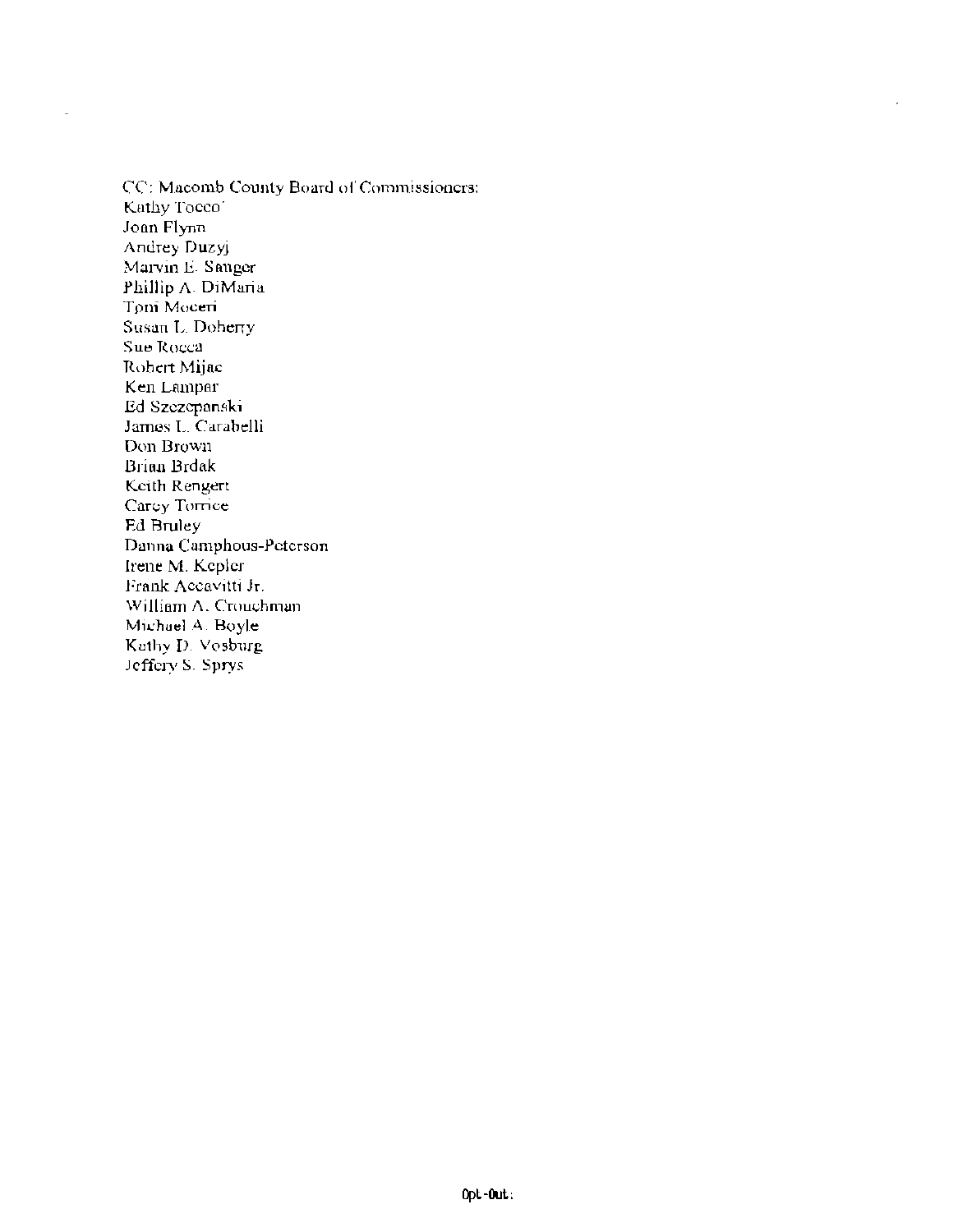# **WORK FOR AMERICANS**

A NATIONAL JOBS PROGRAM PUTTING PEOPLE TO WORK SERVING THE COMMUNITIES THAT NEED IT MOST

WORK FOR AMERICANS ANA TlONALJOBS PROGRAM PUTTING PEOPLE TO WORK SERVING THE COMMUNITIES THAT NEED IT MOST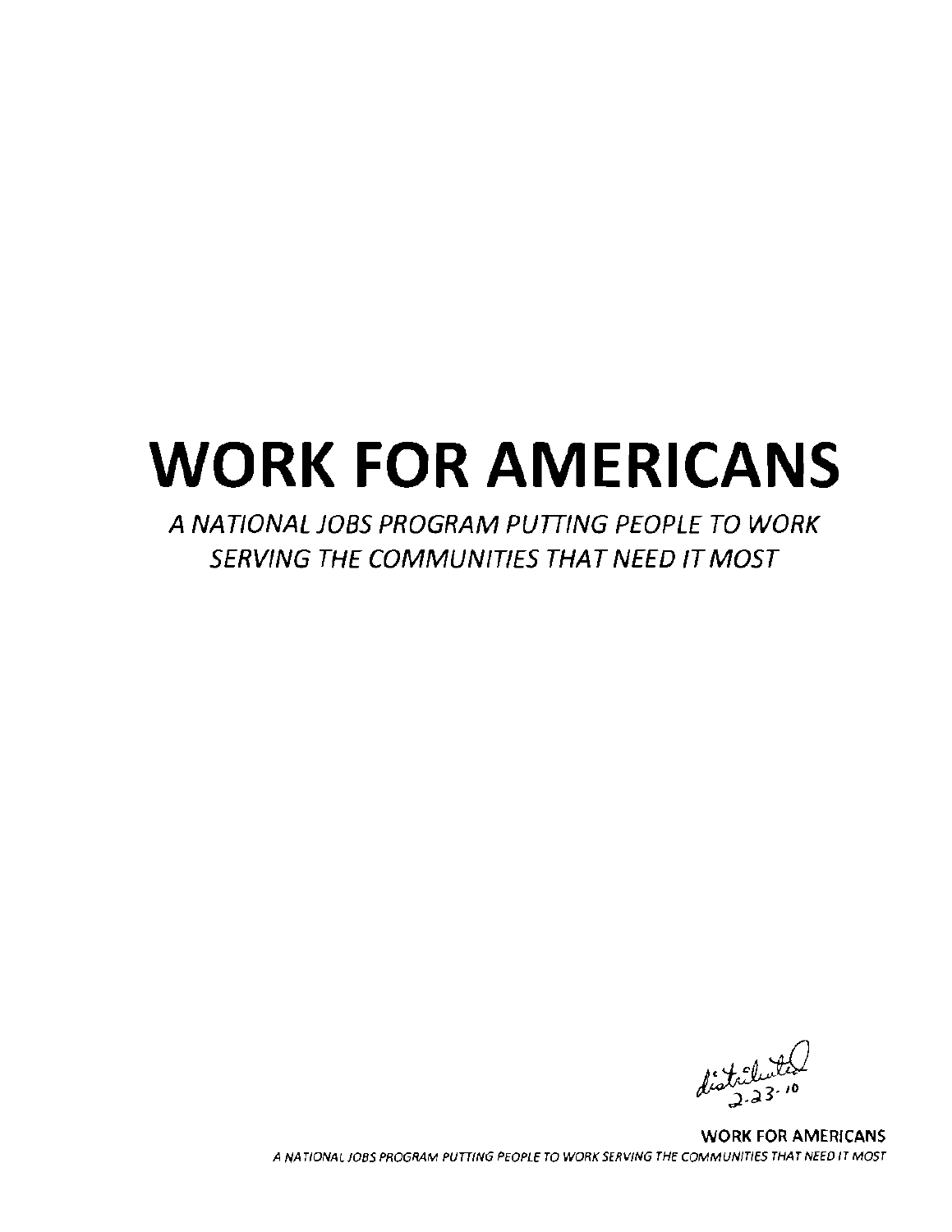## **A STEP-BY-STEP LOOK AT ONE WAYIT COULD WORK**

- • Federal support would flow directly to focal Workforce Investment Boards (WIB) and employment agencies. In Michigan, these are called Workforce Development Boards and Michigan Works! agencies. WIBs are business-led boards that identify local human resource needs for economic development.
- $\bullet$  501(c) 3 non-profit organizations would submit proposals to a local WIB for approval of funding. Projects would be evaluated on several factors including,
	- 1) The ability to create jobs immediately

2) The benefit to the community in targeted areas of food, shelter, utility assistance, neighborhood/community improvement, child health and development.

3) Financial soundness ofthe organization

4) A guarantee that no less than 90% of funding for each project must be spent on wages for individuals employed.

- • WIB reviews and approves qualified non-profit proposals.
- • Once approved, the positions would then be posted in the job agencies' job bank. Here in Michigan, it is called the Michigan Works! Talent Bank. The jobs would be available to the currently unemployed.
- • Organizations with approved projects would be required to report to Workforce Development Board how many positions were filled and a quantifiable assessment of the community benefit provided by the newly created positions. The Workforce Development Boards would compile this information and report to the federal government as well as the local communities on the results of this investment.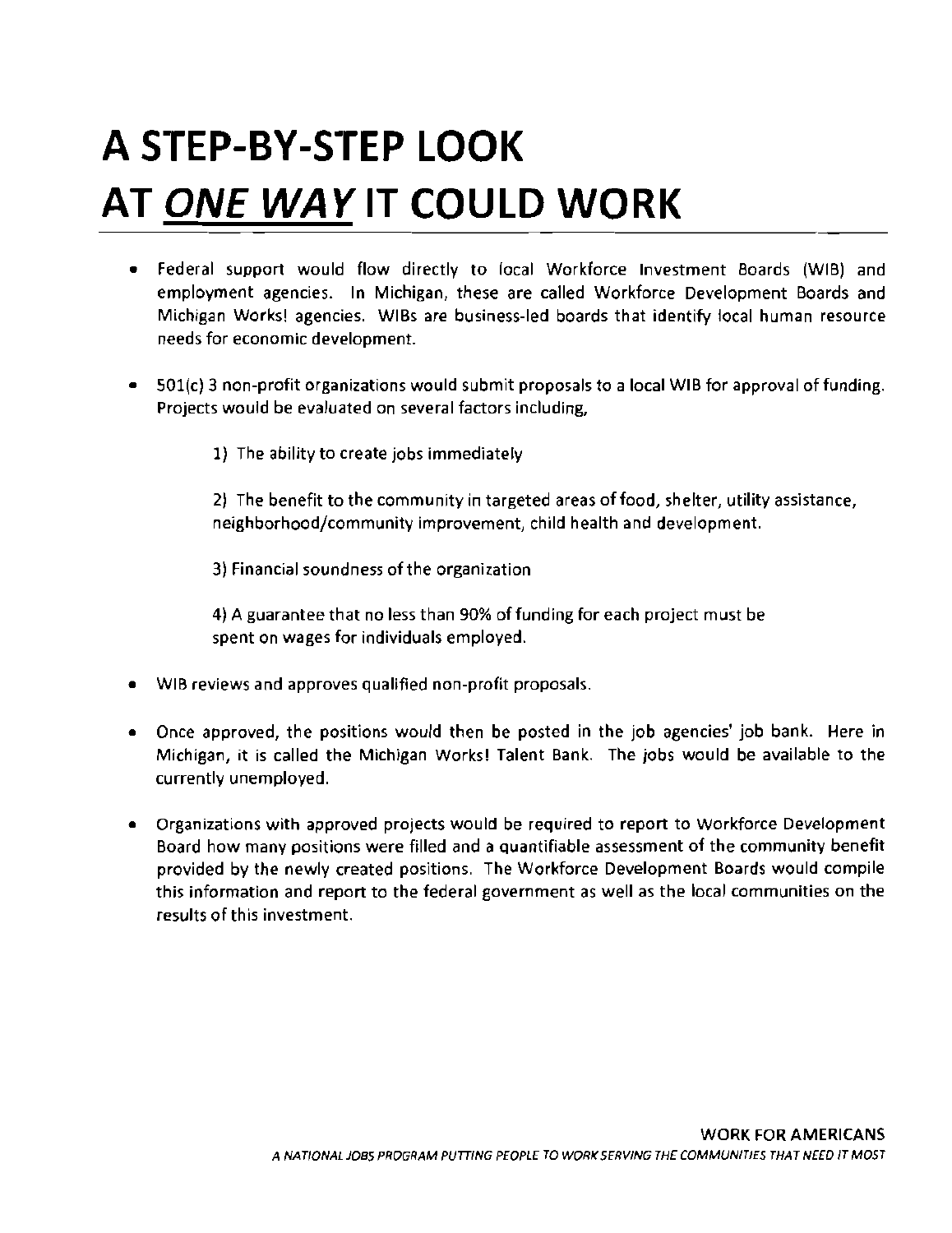## **QUESTIONS & ANSWERS**

#### WHAT AREAS WOULD QUALIFY FOR THE "WORK FOR AMERICANS" PROGRAM?

States with unemployment rates above 9percent would be eligible to participate.

#### HOW LONG WILL THE PROGRAM LAST?

We are proposing that "Work for Americans" begin as a two year pilot program. It would last until unemployment in the area falls out of the top 10 percent and then the program would phase out in 120 days.

#### HOW LONG WOULD THE POSITIONS LAST?

The positions would exist for no longer than one year. Participants could only enroll once.

#### WHERE WILL THE MONEY COME FROM?

The money could come from funds Wall Street investment banks have paid back to taxpayers through the Troubled Asset Relief Program (TARP).

#### HOW MUCH WILL IT COST?

Leaders in Congress are finally beginning to talk about ways to help the recovery on "Main Street" so it is assumed this would be a funding priority. The Economic Policy Institute, a non-partisan think tank, asserts that spending \$40 billion a year for three years on public-service employment would create a million jobs.

#### HOW MUCH WOULD PARTICIPANTS BE PAID?

The federal government would set the guidelines. However, a reasonable measure could be the median income of the state receiving funds. For example, in Michigan the 2009 median income is estimated at \$22,648. (This figure comes from the U.S. Department of Health and Human Services Low Income Energy Assistance Program and is currently used in determining eligibility for that program) That works aut to about an hourly wage of \$11.32 (based on 50 weeks of 40 hours a year).

#### WHY NON PROFITS?

Non-profits by their very nature are service oriented organizations. The need for human services is economically counter-cyclical, meaning that when the economy is down the need for services goes up. Frequently, it is non-profit organizations that help meet the needs of the public. The mission of non profits touches nearly every area of life including providing human services, environmental projects, education and training, youth-related activities and civic engagement – and those are only a few. Additionally, non-profits engage volunteers and serve as a connection point in communities across the state and country. The National Center on Charitable Statistics counts one million registered 501 (c) 3s in the U.S. Taken together, this expansive nonprofit sector employed over 14 million people last year, had 61 million volunteers and serves and engages millions more.